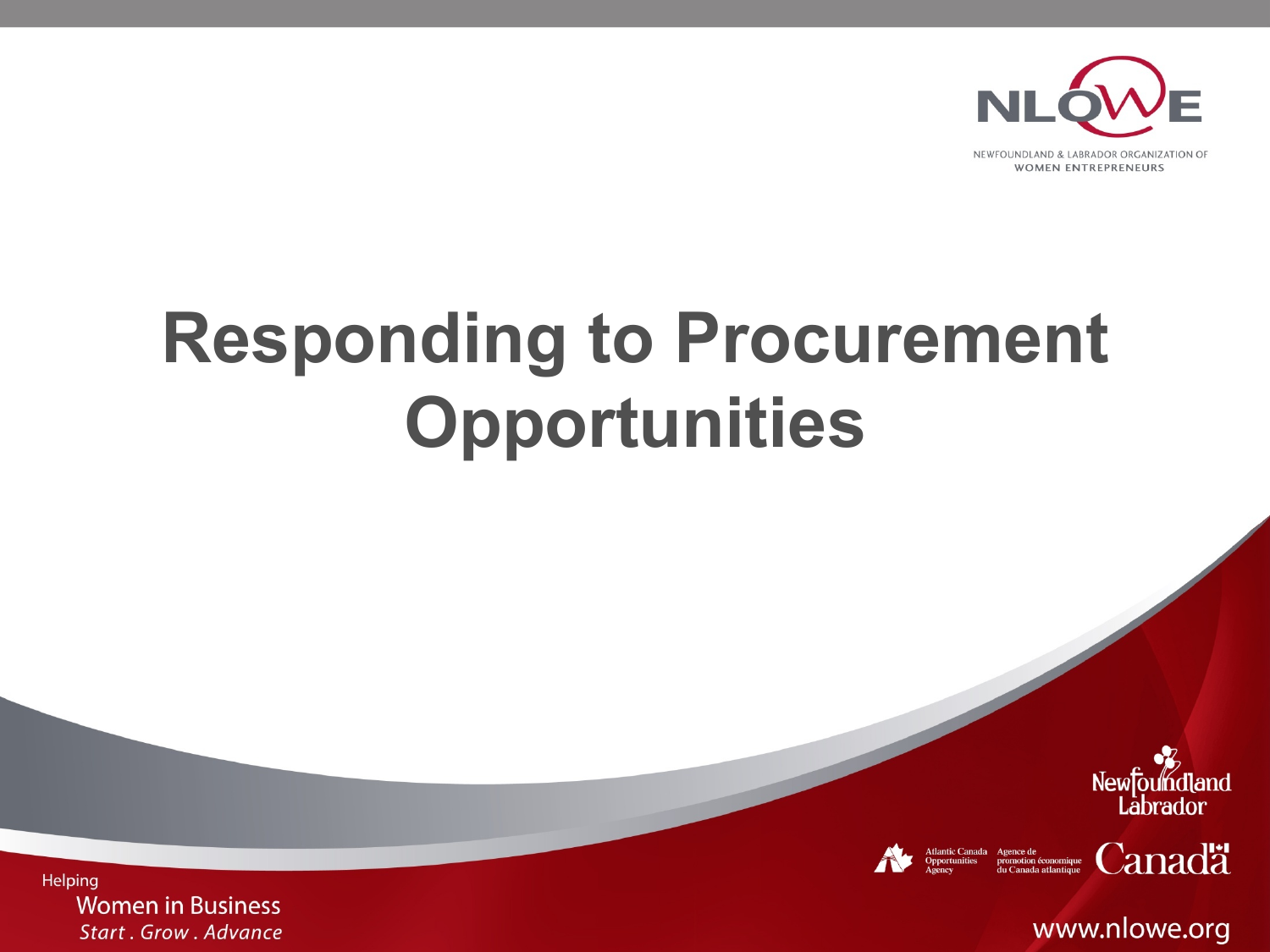

NEWFOUNDLAND & LABRADOR ORGANIZATION OF **WOMEN ENTREPRENEURS** 

# **Assessing Your Business**

#### Evaluating Your Capacity

- Facilities
- Production
- Technology
- People and Skills
- Professional Skills







 $\Gamma_{\text{d}}^{\text{Agence de}}$  de promotion économique  $\Gamma_{\text{d}}$ 

#### www.nlowe.org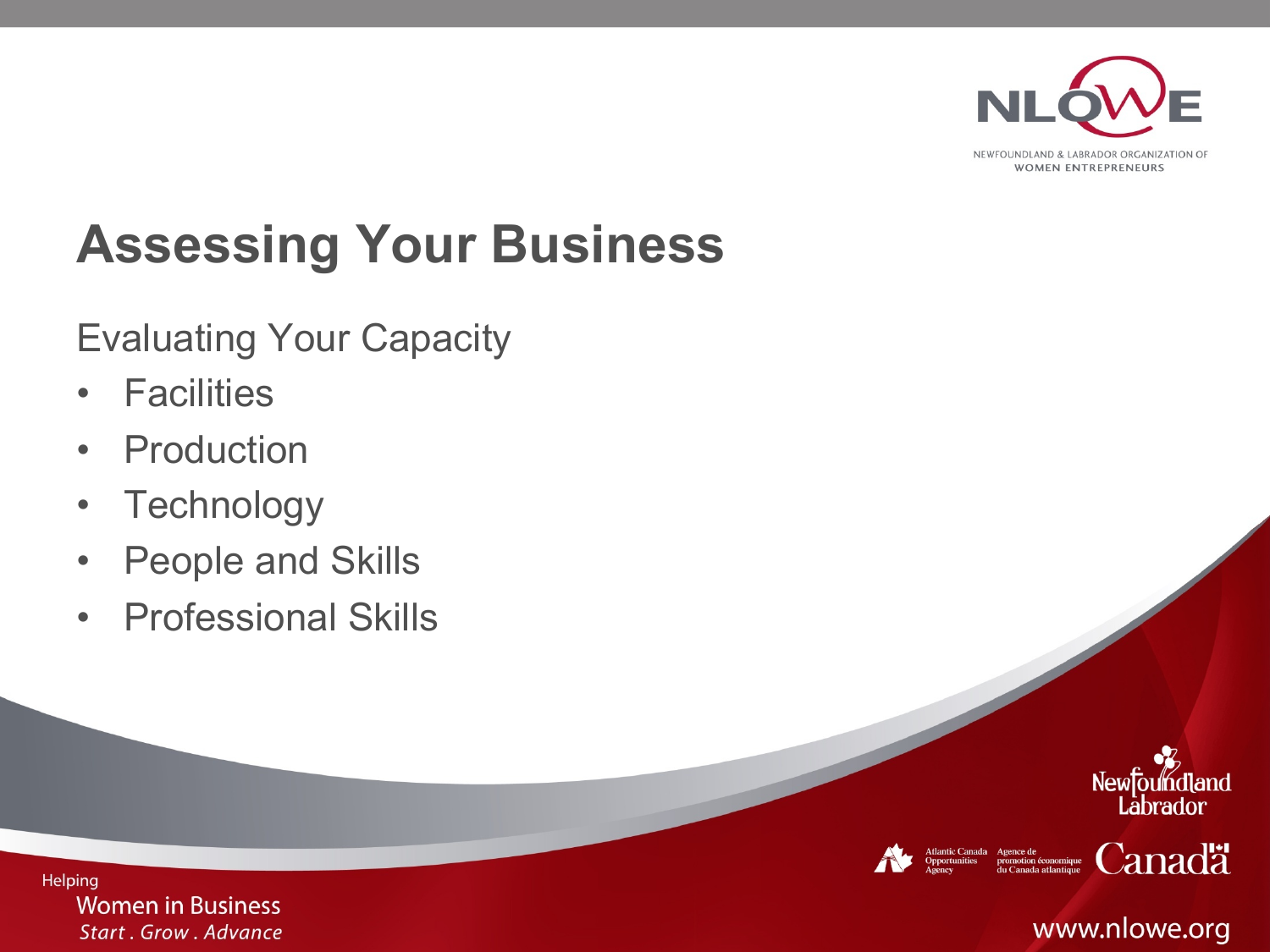

**WOMEN ENTREPRENEURS** 

# **Assessing Your Business**

Review Your Financials

- Cash Flow
- Current and Projected Expenditures
- Current and Projected Revenues





 $\Gamma_{\text{approx}}^{\text{Agence de}}$  de promotion économique  $\text{Canda}$ 

www.nlowe.org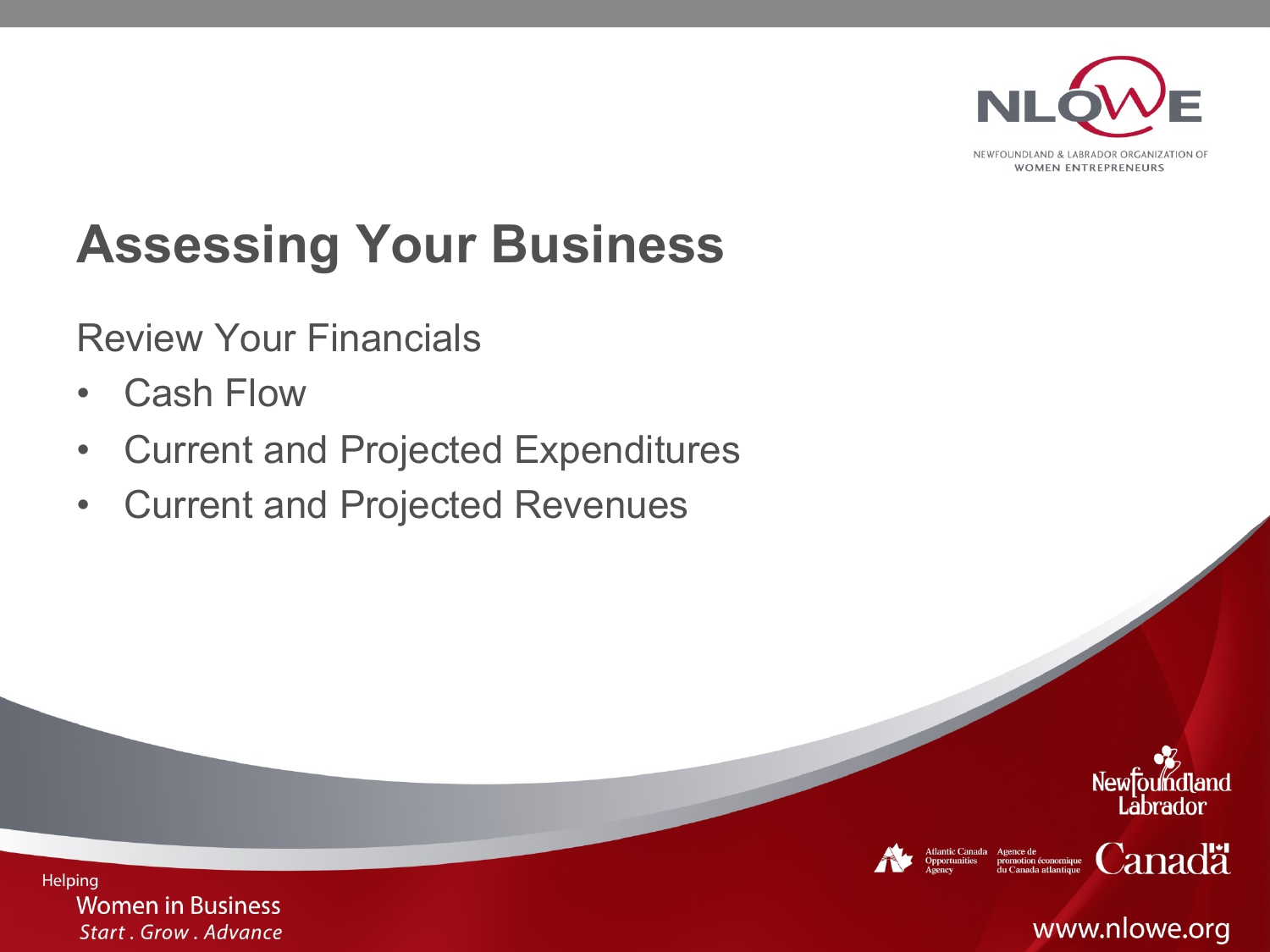

### **Assessing Your Business**

Review Your Operating Environment

- Current Customers
- Alignment with Company Vision and Values
- Company Buy-In







 $\Gamma_{\text{approx}}^{\text{Agence de}}$  de promotion économique  $\text{Canda}$ 

www.nlowe.org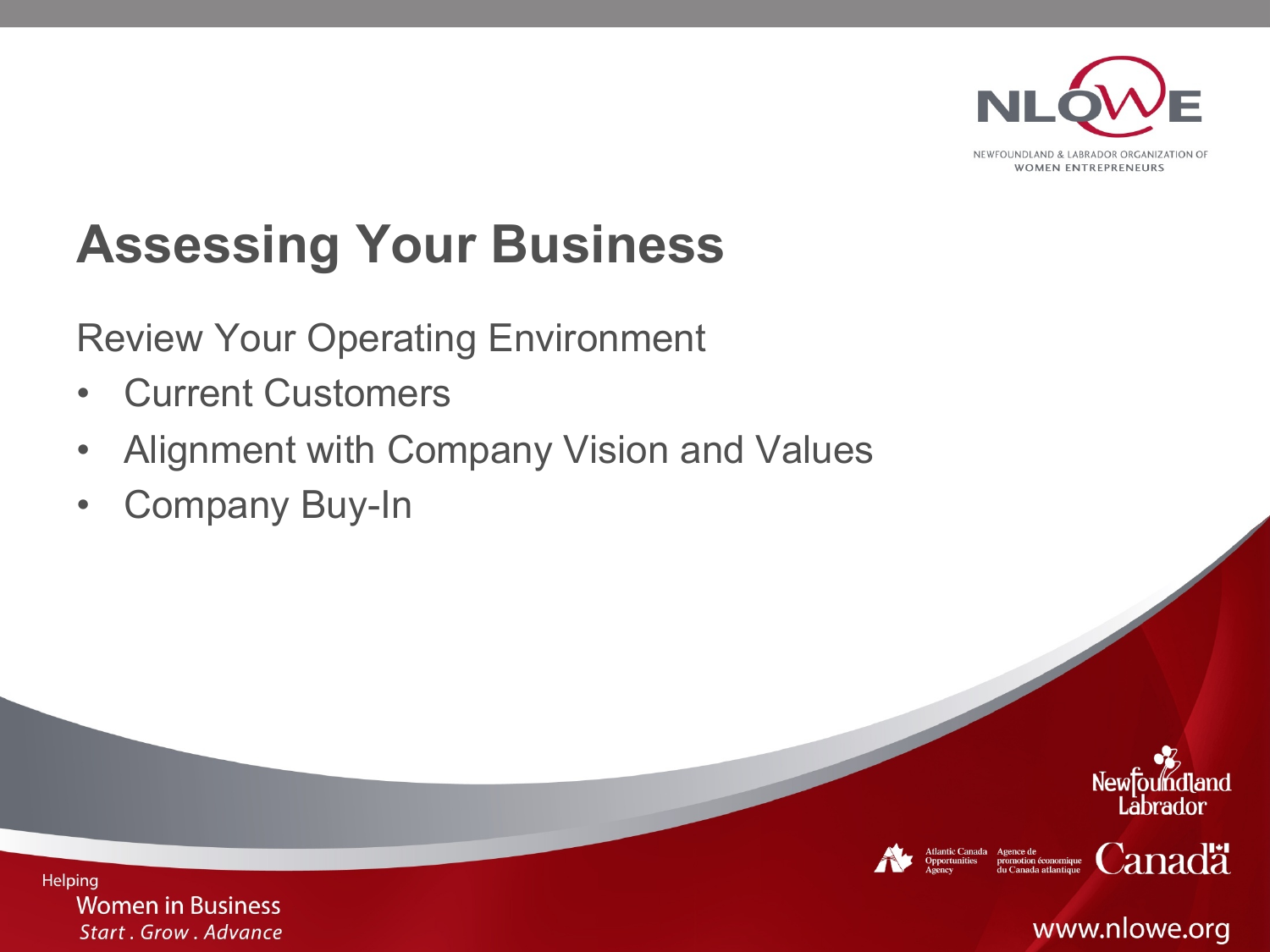

**WOMEN ENTREPRENEURS** 

# **Understanding the Language**

Key Terms:

- Expression of Interest (EOI)
- Request for Quotation (RFQ)
- Request for Proposal (RFP)
- Tender







**Canadä** 

www.nlowe.org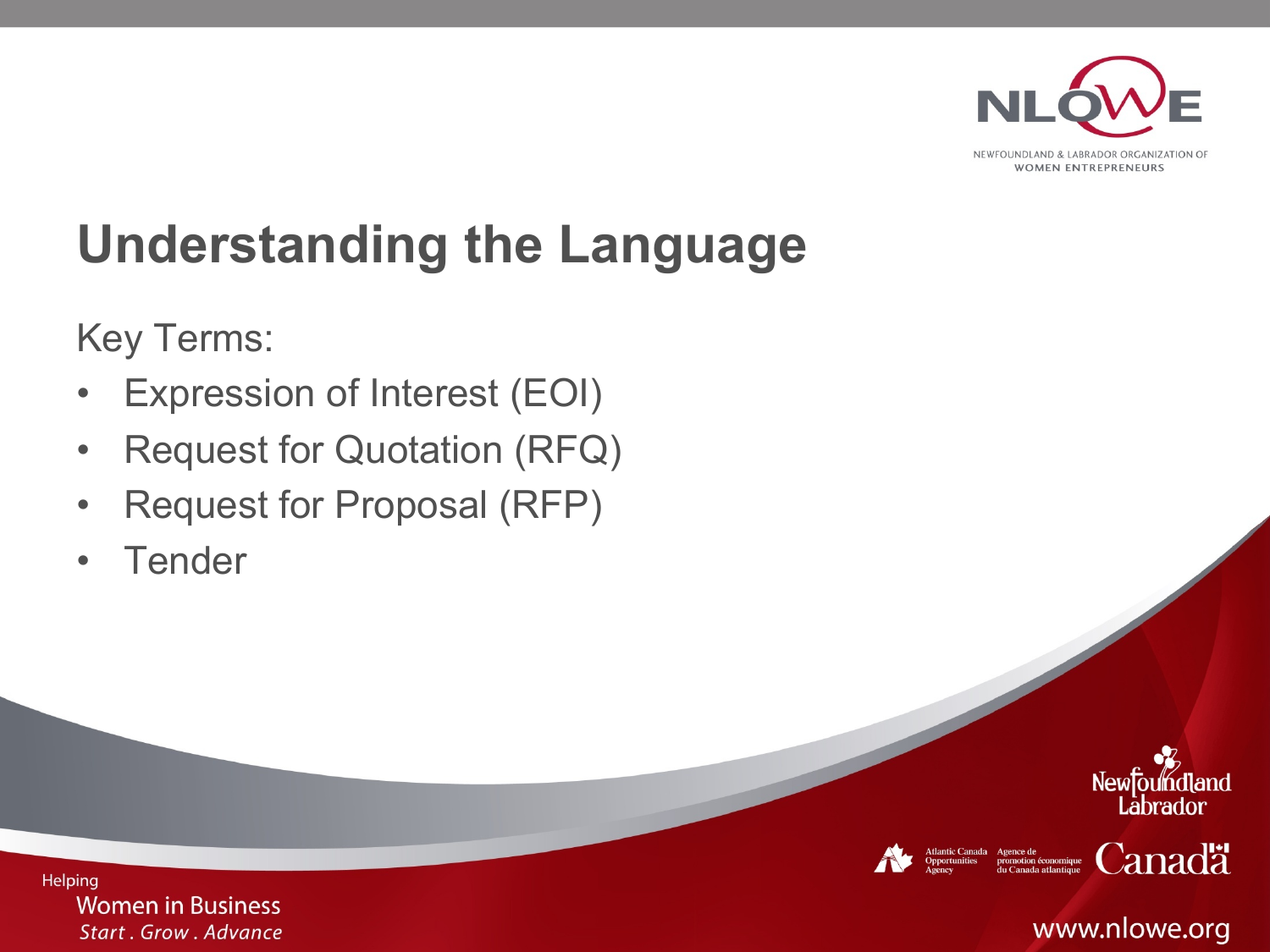

#### **Expression of Interest (EOI)**

• Used by procurement officers to identify potential suppliers interested in, and capable of, delivering the required and/or desired goods or services







**Canadä** 

www.nlowe.org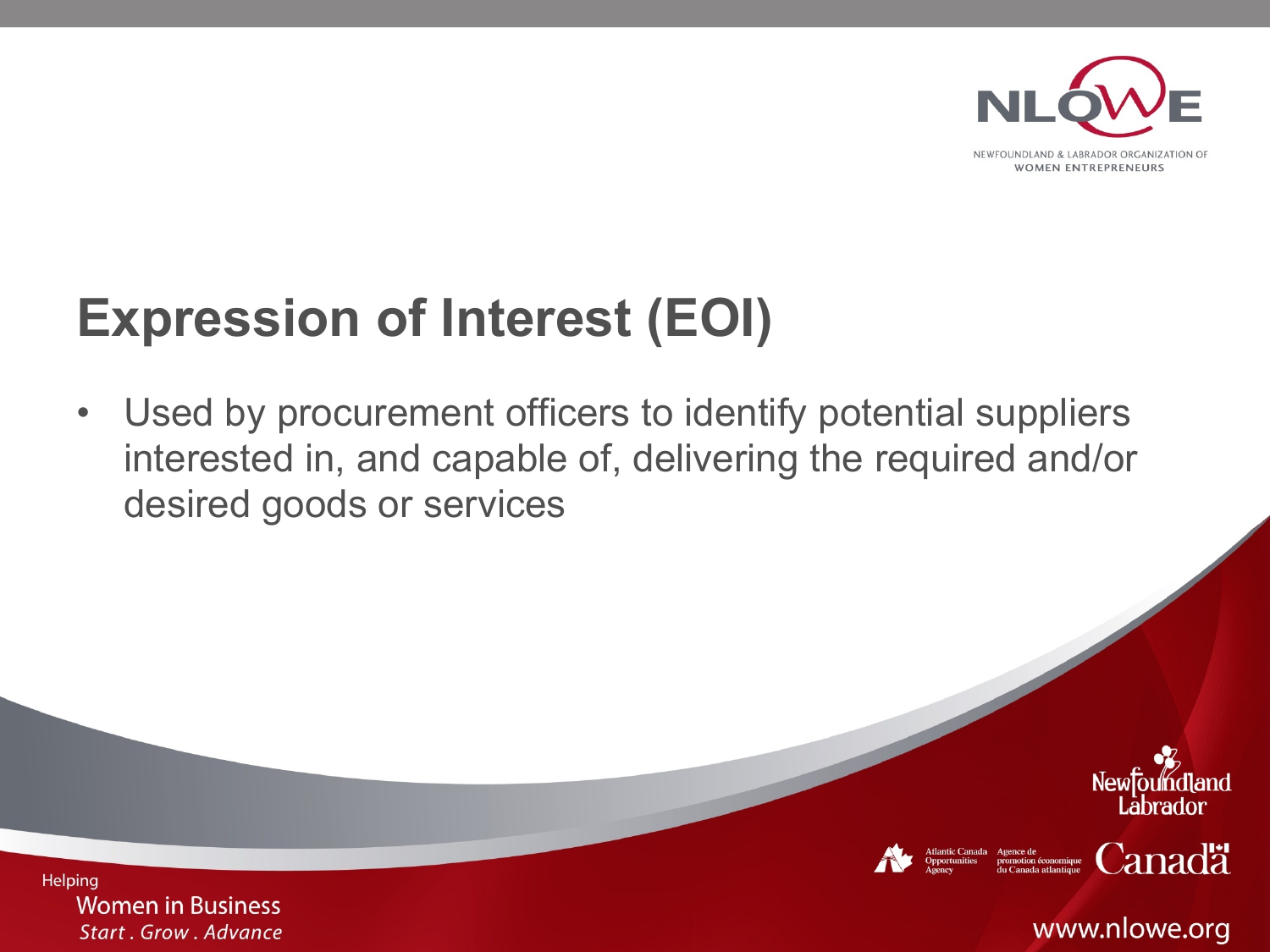

#### **Request for Quotation (RFQ)**

- Usually a request used for commodities or products
- A formal way for procurement officers to request quotes from suppliers
- Contains all necessary information for the suppliers to give their quote
- Creates a potential for competitive bids







**Canadä** 

www.nlowe.org

**Helping**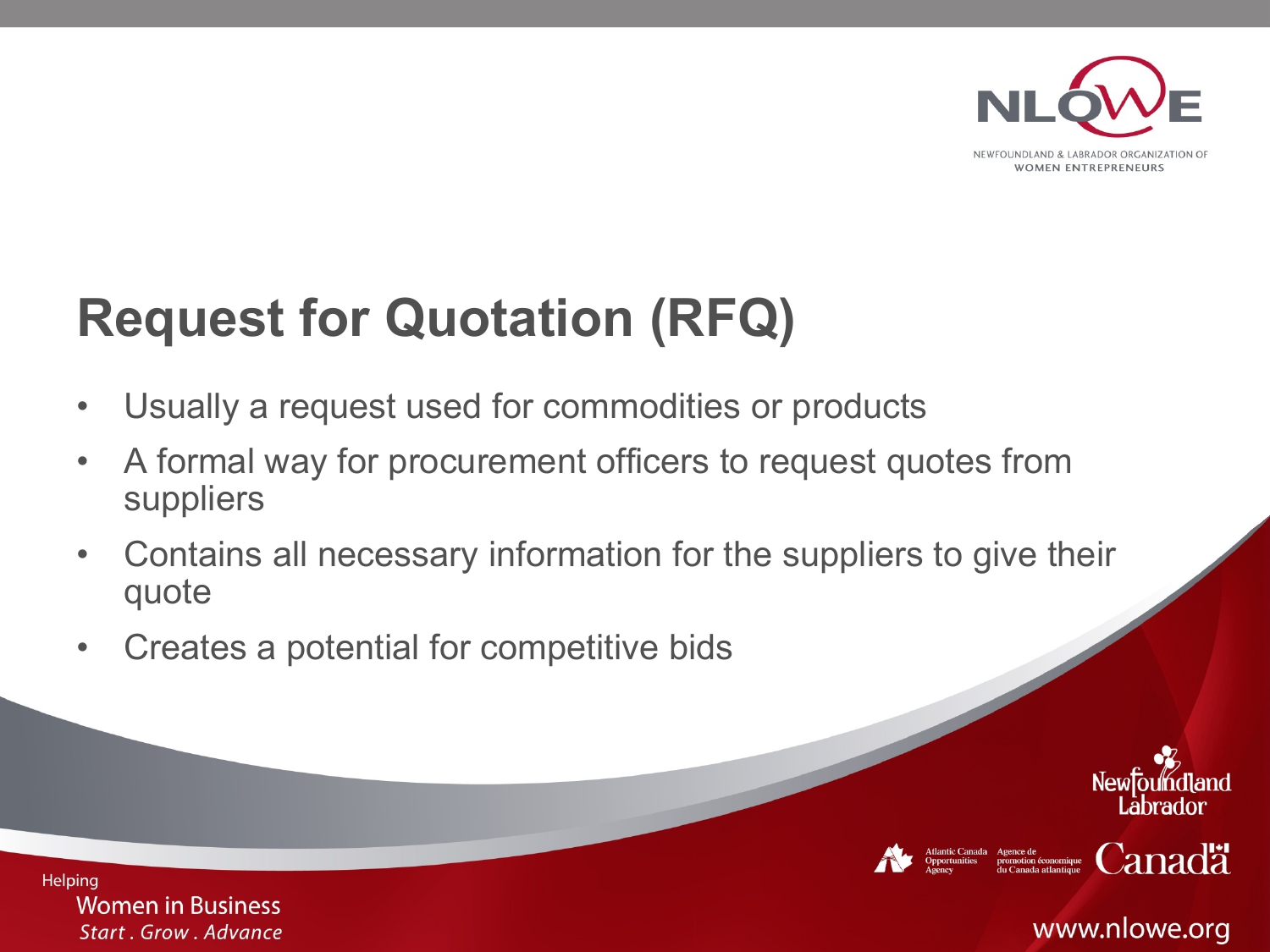

#### **Request for Proposal (RFP)**

- A more complex document
- Invitation is presented to suppliers to submit a proposal on a specific commodity or service
- Brings structure to the procurement decision
- Allows for risks and benefits to be identified up front







**Canadä** 

www.nlowe.org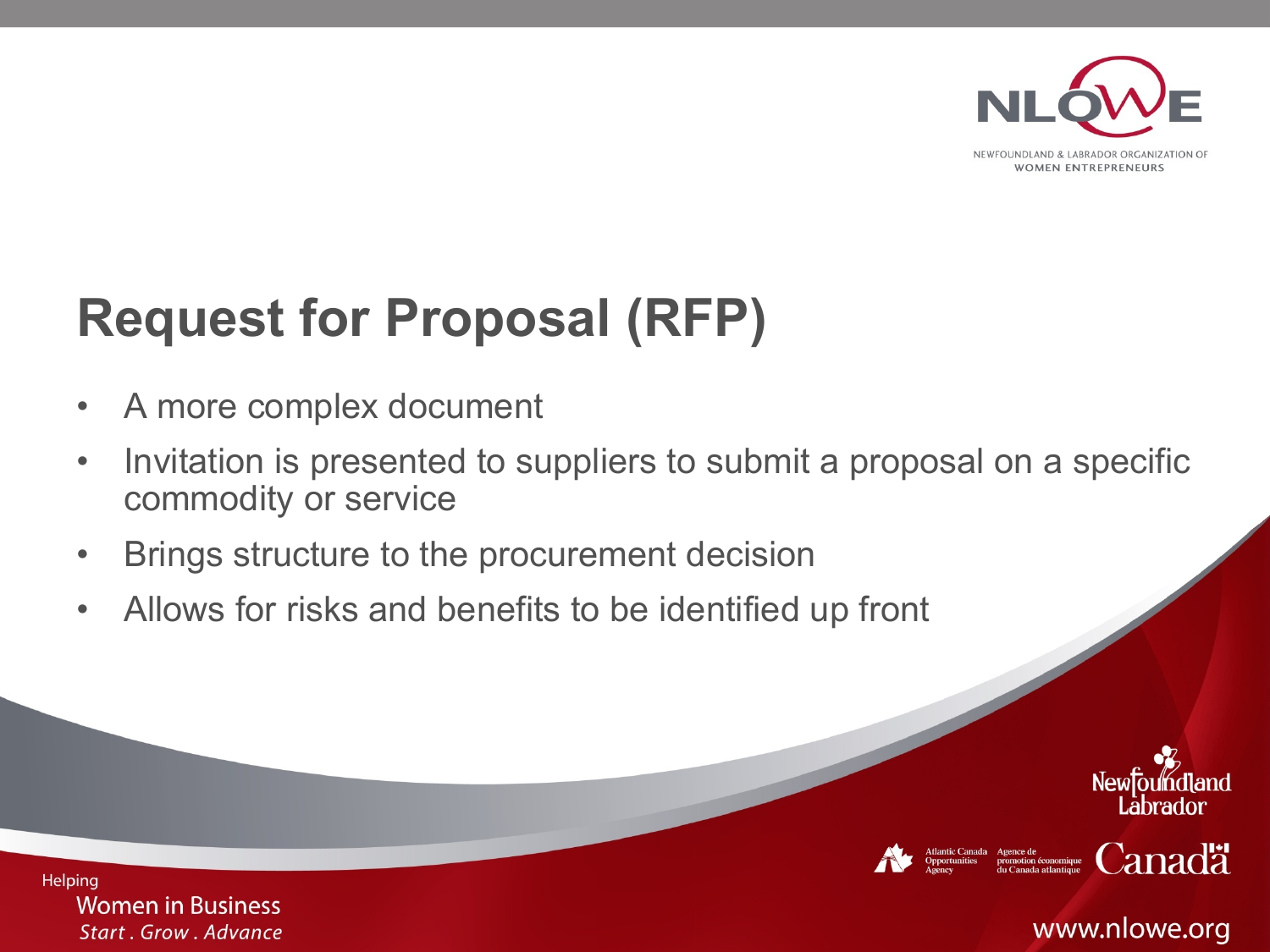

#### **Tender**

- A formal offer of money
- An offer to carry out work or supply goods at a stated fixed price
- Unconditional offer to perform or produce what is specified in the agreement









www.nlowe.org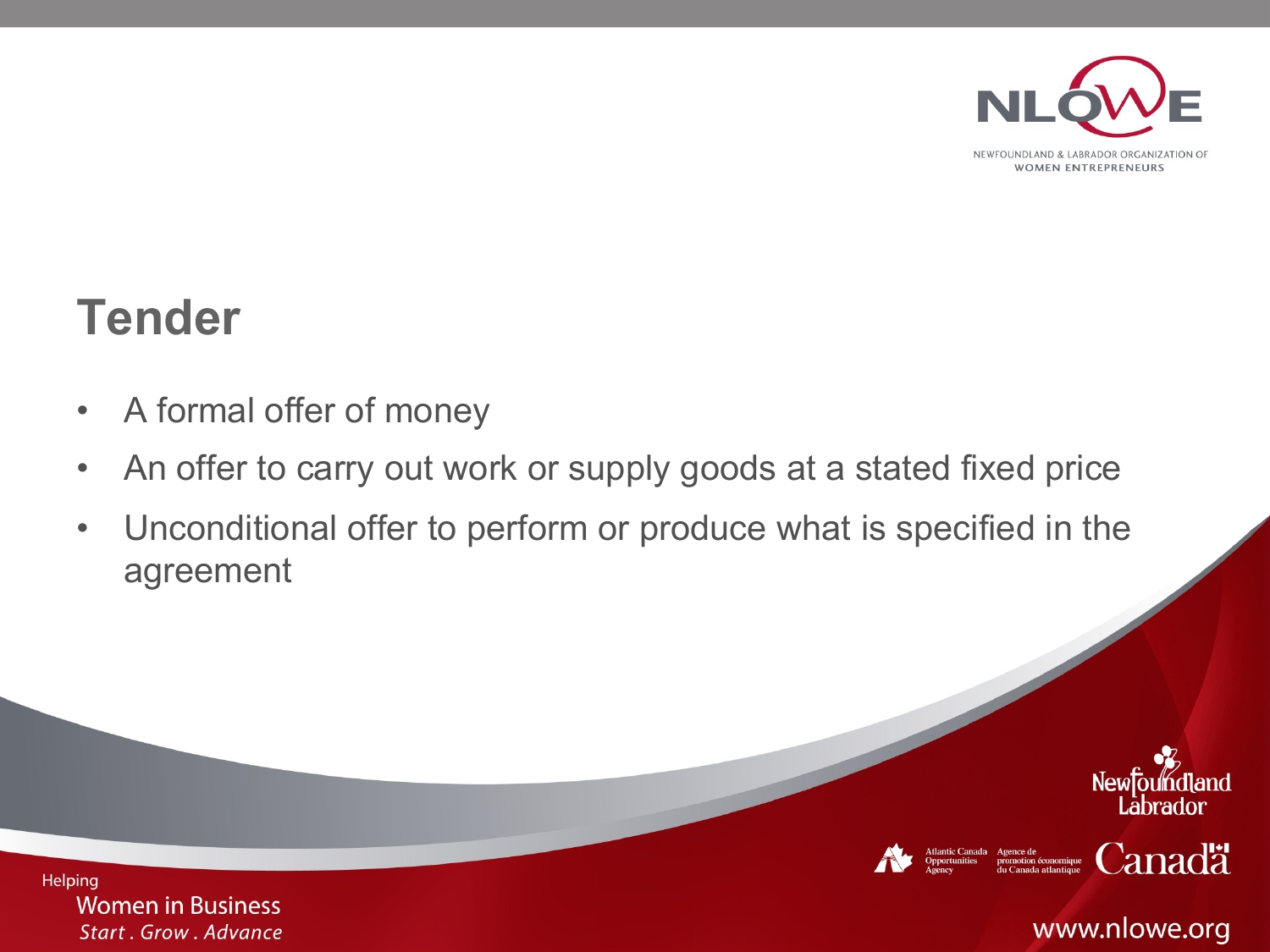

**Tenders vs. Proposals**

| <b>TENDERS</b>                     | <b>PROPOSALS</b>                    |
|------------------------------------|-------------------------------------|
| • A promise to pay, regardless of  | • A promise to pay based on overall |
| competition                        | best value of submissions           |
| • Submitted in private; sealed and | • Open, competitive, subject to     |
| secret                             | change                              |
| • Final offer                      | • Negotiable                        |



 $\mathcal{L}$ <br>promotion économique  $\mathcal{C}$ anada atlantique  $\mathcal{C}$ anada  $\mathcal{C}$ 

#### www.nlowe.org

**Women in Business** Start . Grow . Advance

Helping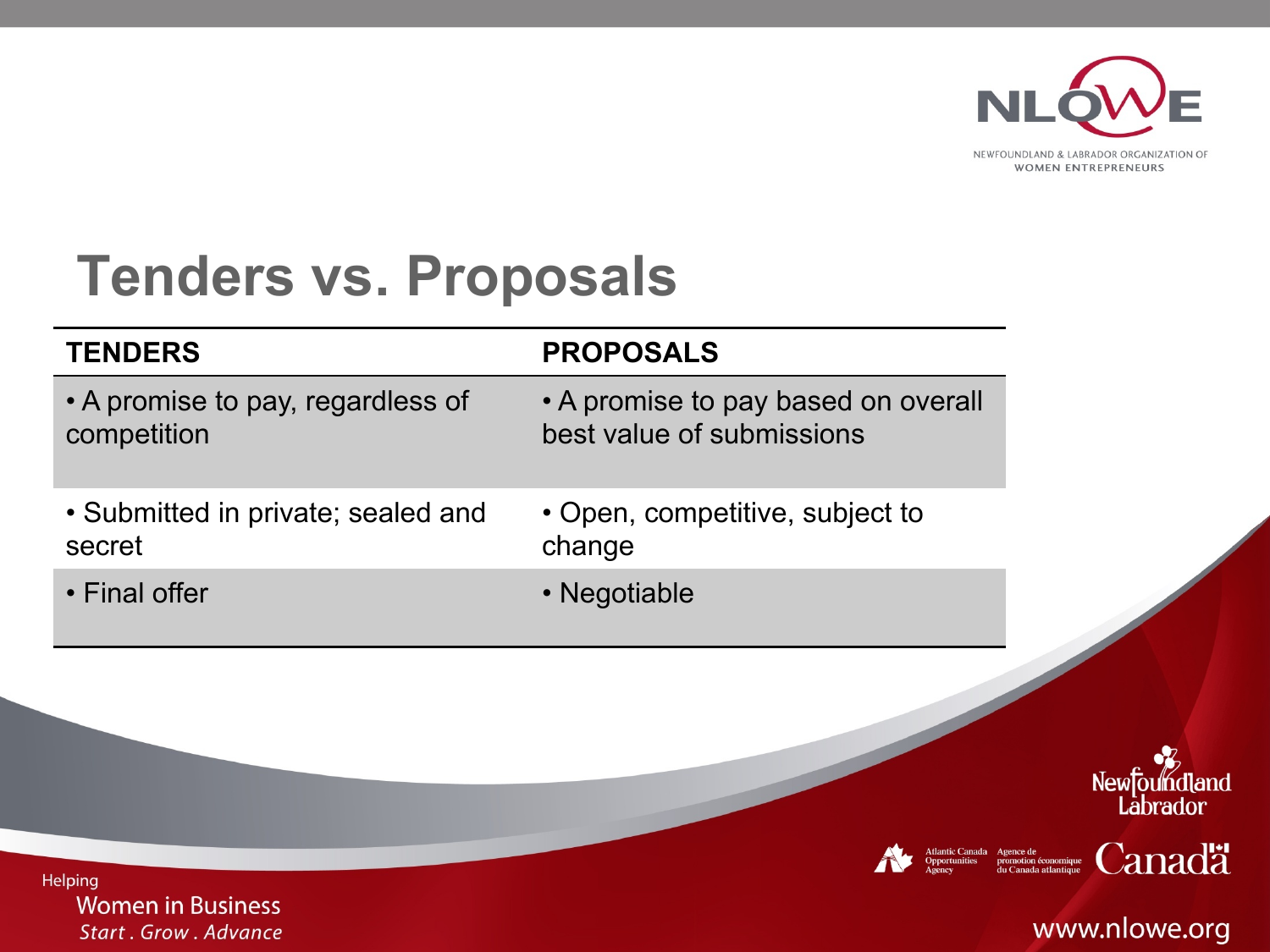

#### **Reviewing the Request**

Prior to putting together your response consider:

- Probability of winning
- Cost of responding
- Estimated profit







**Canadä** 

#### www.nlowe.org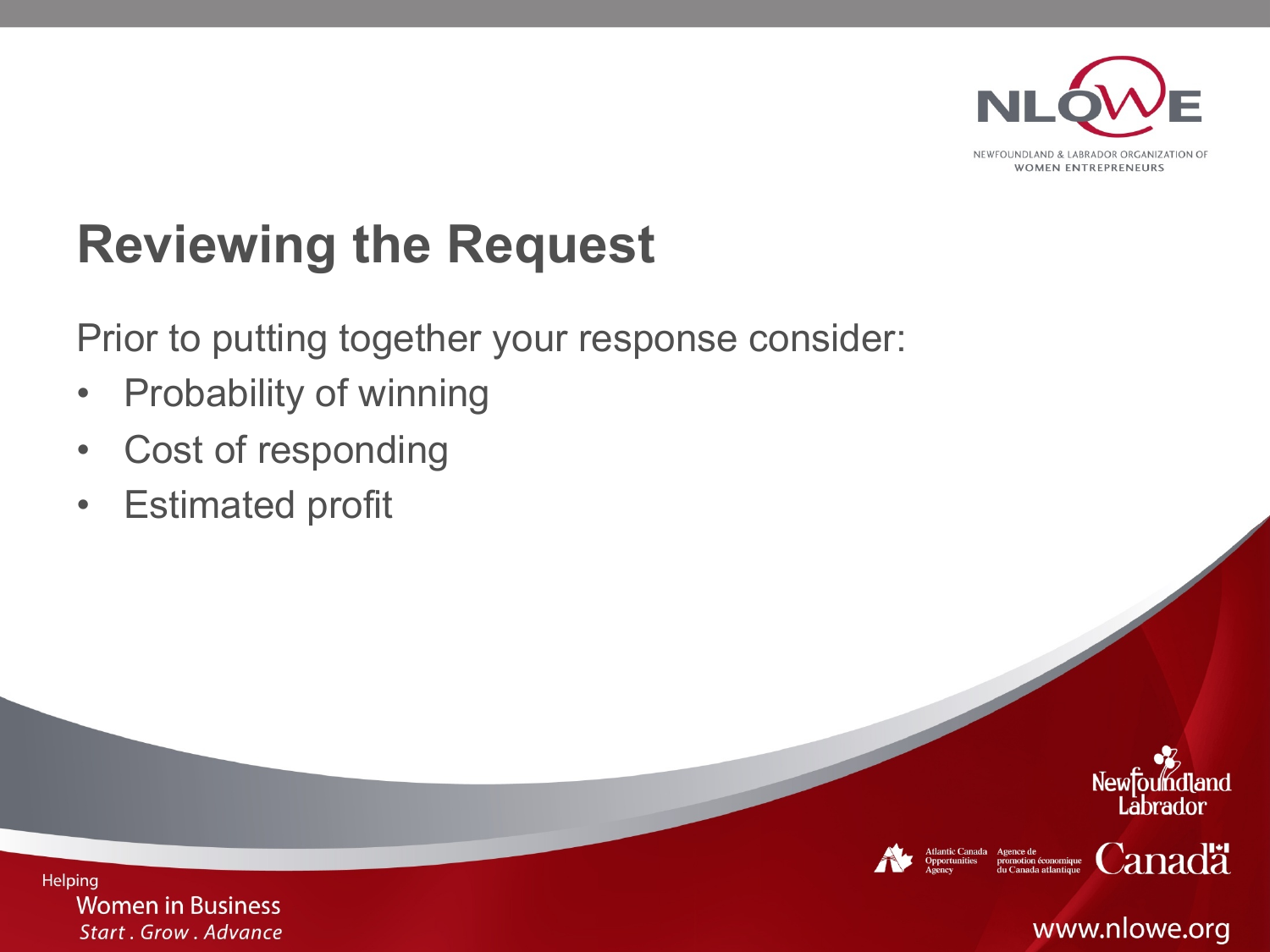

NEWFOLINDLAND & LARRADOR ORGANIZATION OF **WOMEN ENTREPRENEURS** 

# **Main Components of Procurement Documents**

- Summary and Background
	- Overall description of the project
	- Why the project is necessary
	- Background information of the requesting organization





 $\Gamma_{\text{approx}}^{\text{Agence de}}$  de promotion économique  $\text{Canda}$ 

www.nlowe.org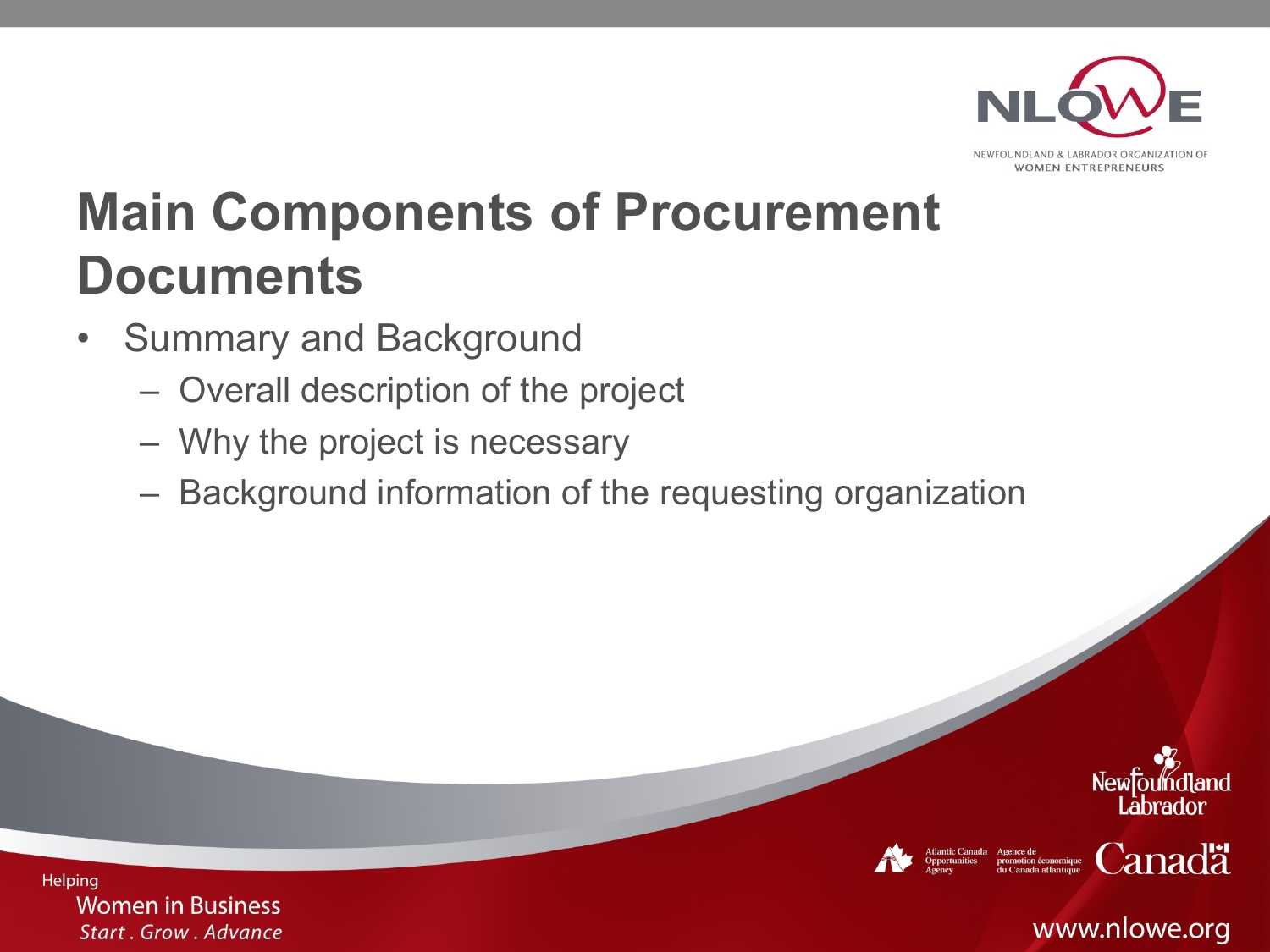

NEWEOUNDLAND & LABRADOR ORGANIZAT **WOMEN ENTREPRENEURS** 

# **Main Components of Procurement Documents**

- Proposal Guidelines
	- Description of what each submission should contain
	- Timelines and Important Dates
- Project Purpose and Description
	- Purpose of the project
	- Detailed description of project outcomes
	- Description of work to be completed









**Helping Women in Business Start . Grow . Advance** 

#### www.nlowe.org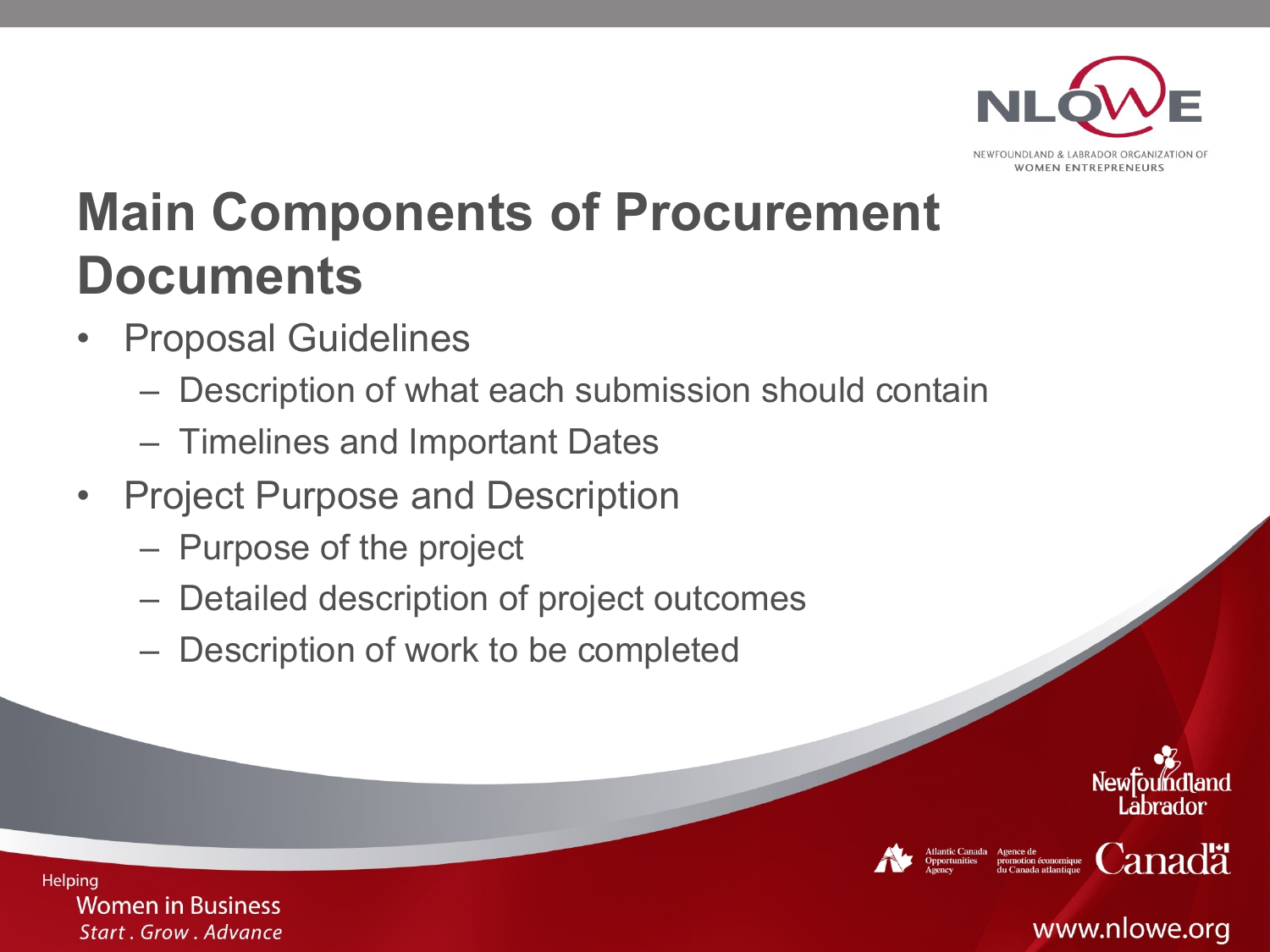

NEWFOUNDLAND & LABRADOR ORGANIZATION OF **WOMEN ENTREPRENEURS** 

# **Main Components of Procurement Documents**

- Project Scope
	- Highly detailed description of work to be performed
	- What will not be included in the project
	- Additional work that may be required







 $\Gamma_{\text{approx}}^{\text{Agence de}}$  de promotion économique  $\text{Canda}$ 

#### www.nlowe.org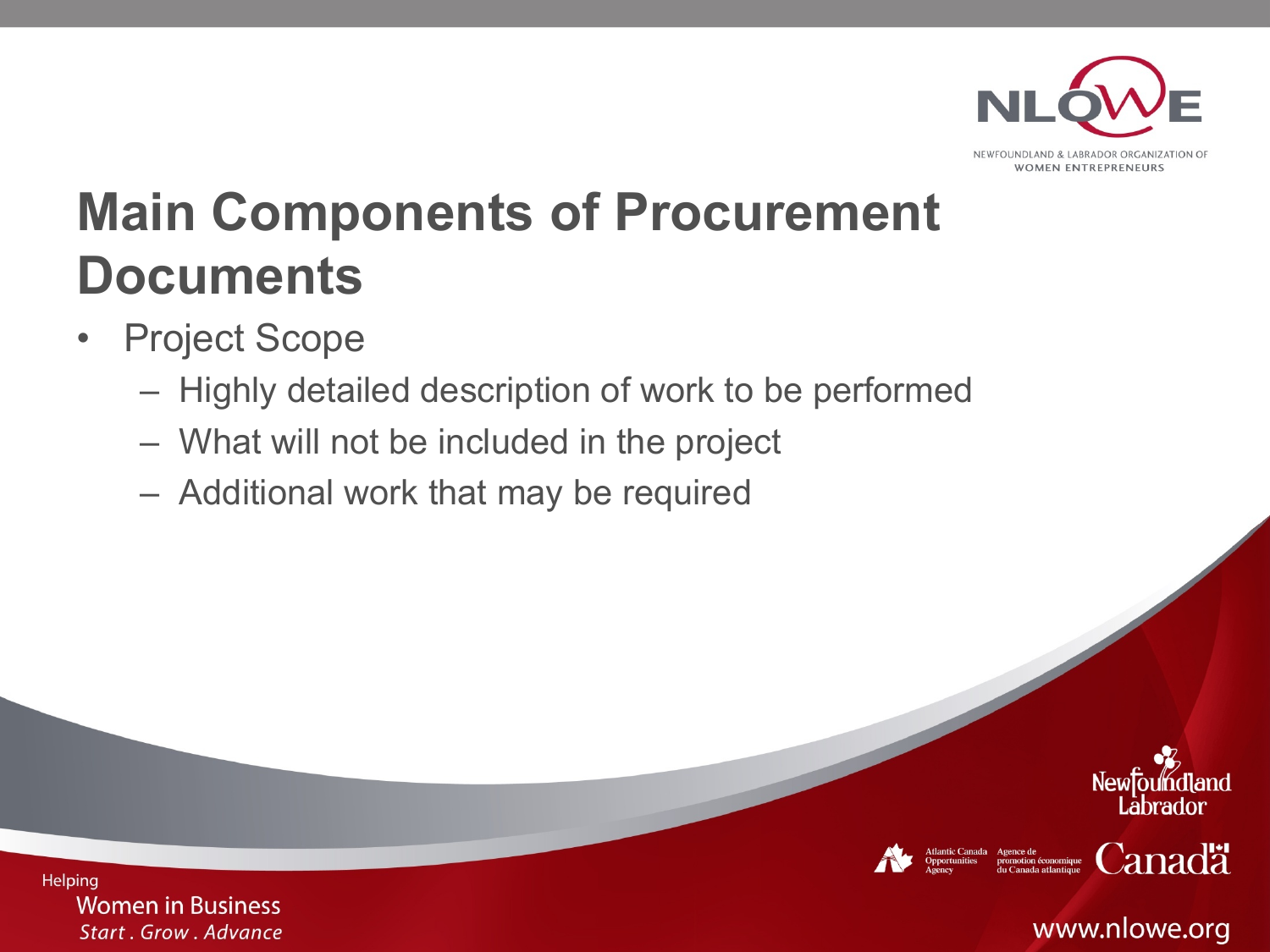

NEWFOUNDLAND & LARRADOR ORGANIZATION O **WOMEN ENTREPRENEURS** 

# **Main Components of Procurement Documents**

- Request for Proposal and Project Timeline
	- Request for information deadlines
	- Submission deadlines
	- Any known project deadlines or time constraints









www.nlowe.org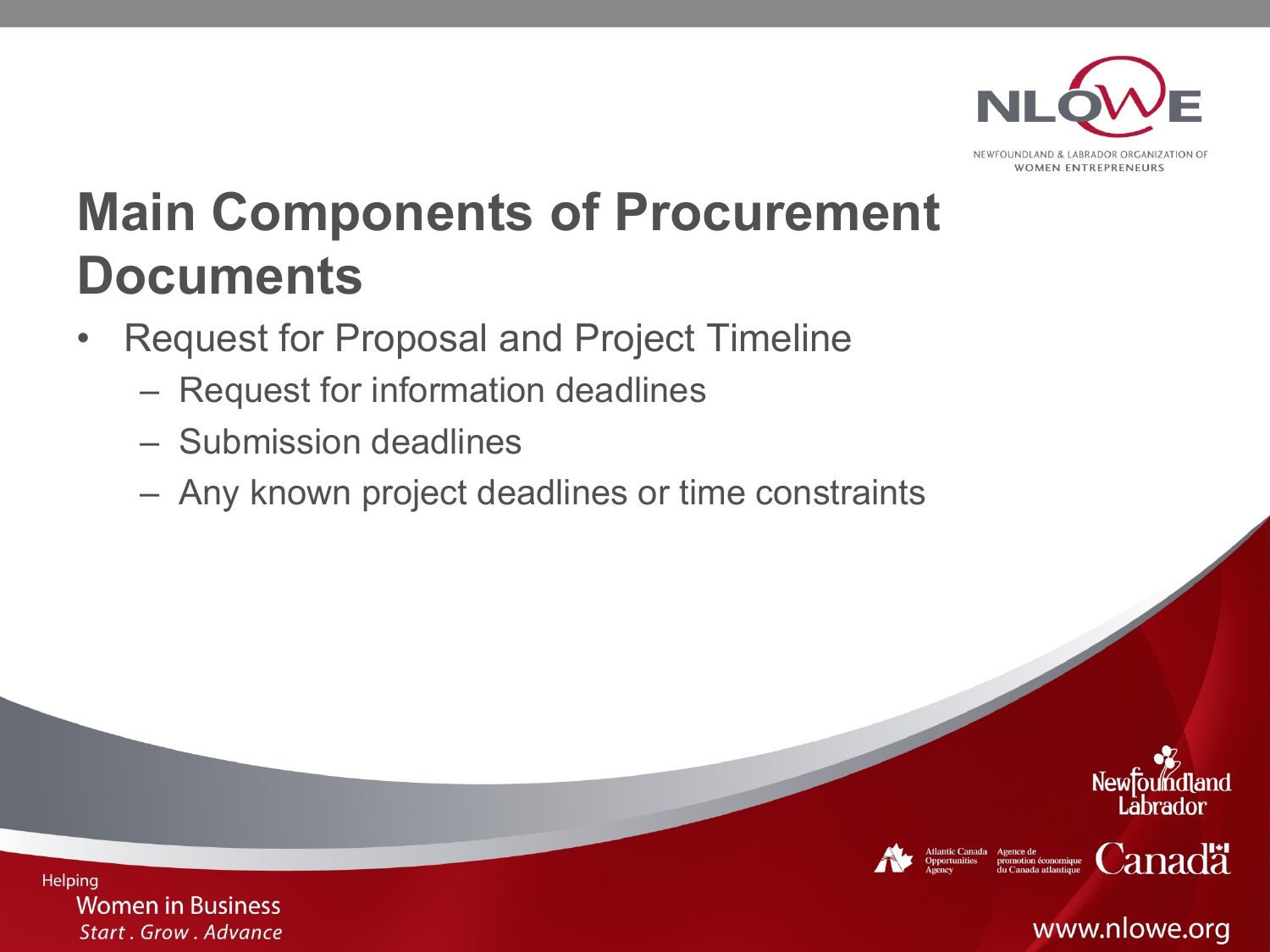

NEWFOLINDLAND & LARRADOR ORGANIZATION O **WOMEN ENTREPRENEURS** 

# **Main Components of Procurement Documents**

- Budget
	- Details how to illustrate cost breakdown
	- Items that will be included or excluded in costs
- Bidder Qualifications
	- Company specific information to help in evaluating each submission objectively





 $\mathcal{L}$ <br>
promotion économique **Canada**<br>
du Canada atlantique **Canada** 

www.nlowe.org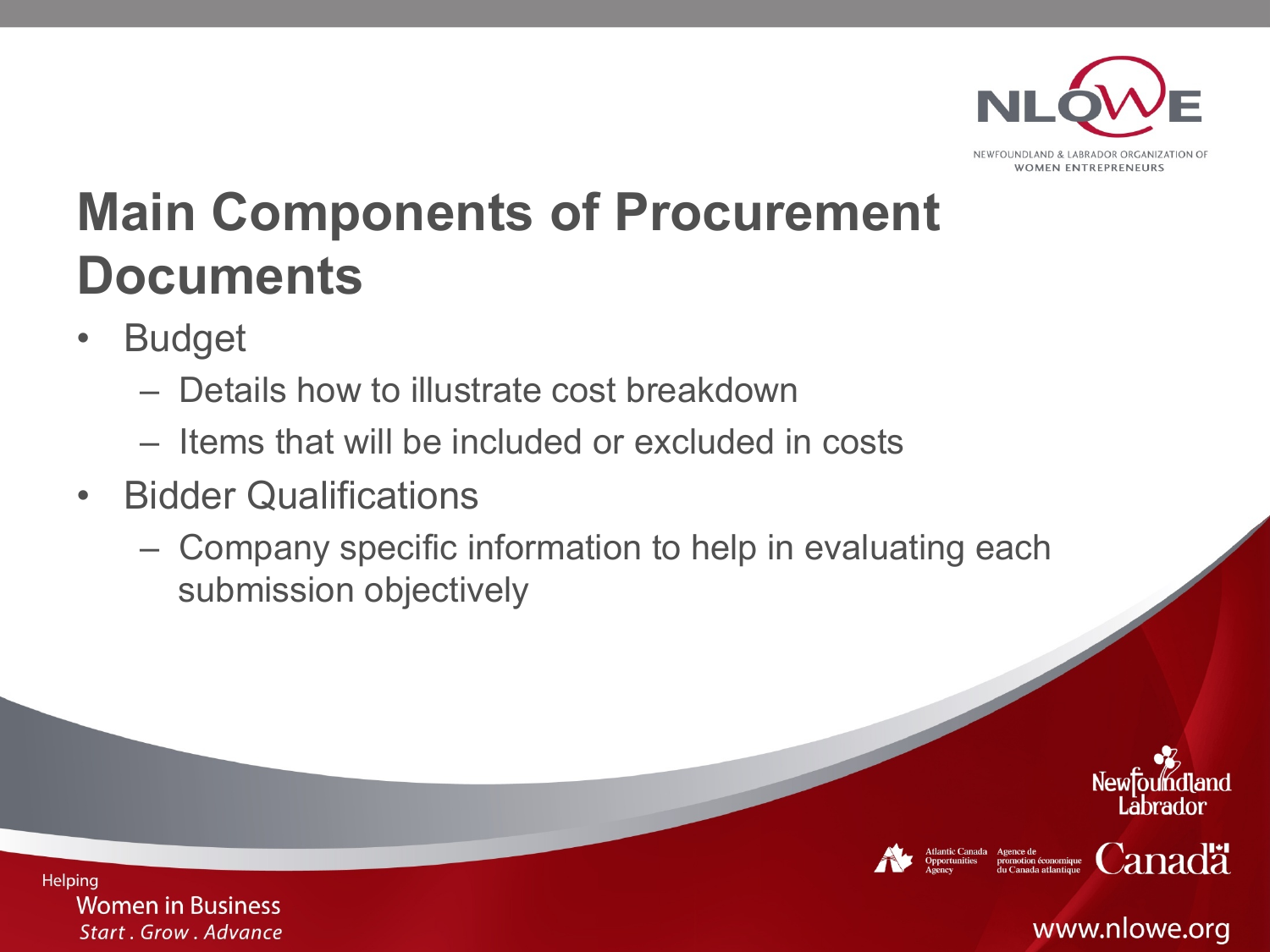

**WOMEN ENTREPRENEURS** 

# **Main Components of Procurement Documents**

- Proposal Evaluation Criteria
	- List of components that provide the basis for objective evaluation
	- Clearly defined requirements for each component







 $\mathcal{L}_{\substack{\text{promonic dc}\\ \text{du Canada adland}} }$  Canada atlantique

www.nlowe.org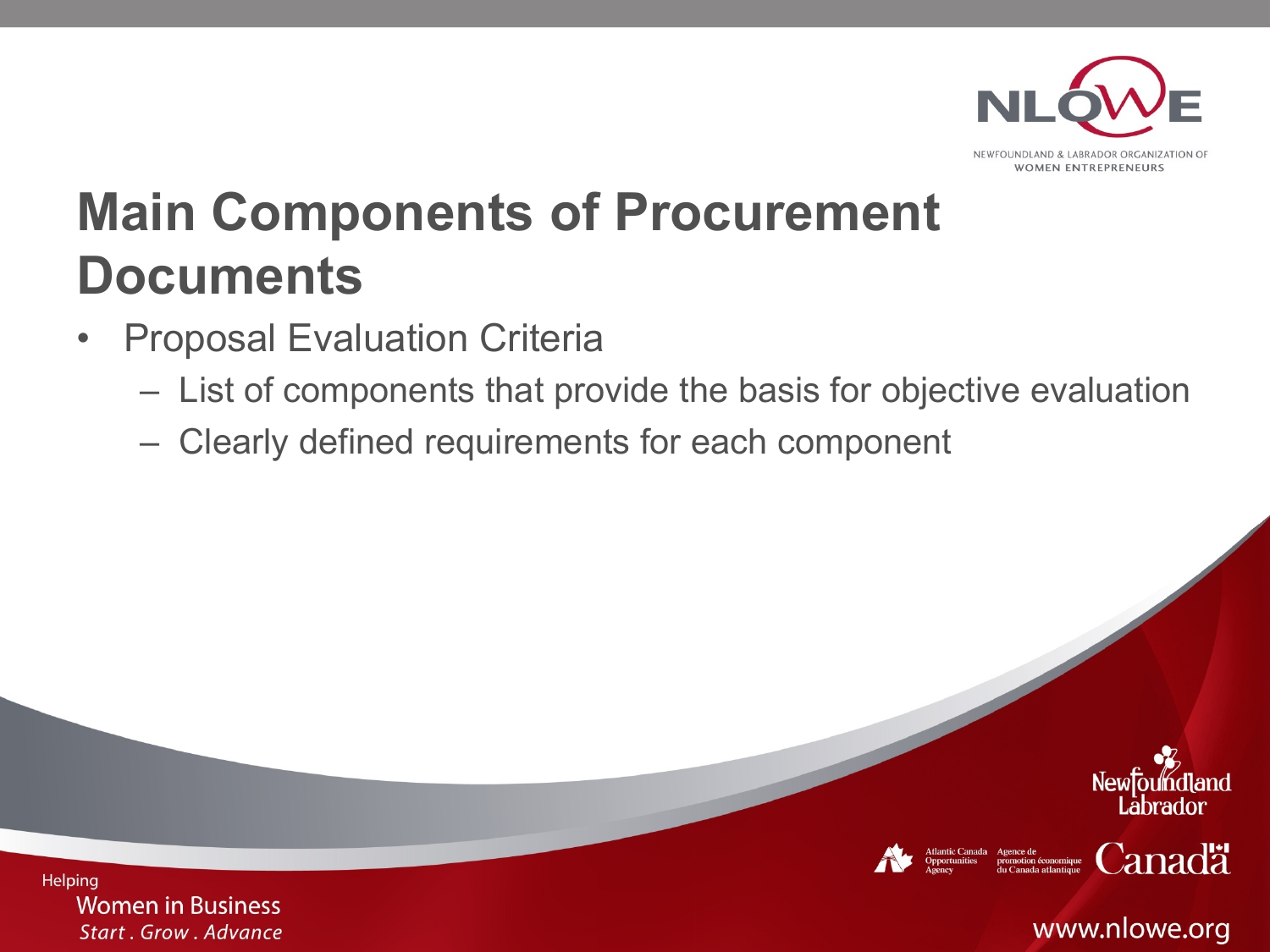

#### **Importance of Research**

- Research the company you are submitting your proposal to
- Research past proposals accepted by the company
- Research fluctuations for product or service pricing
- Learn the company's procurement process





**Canadä** 

www.nlowe.org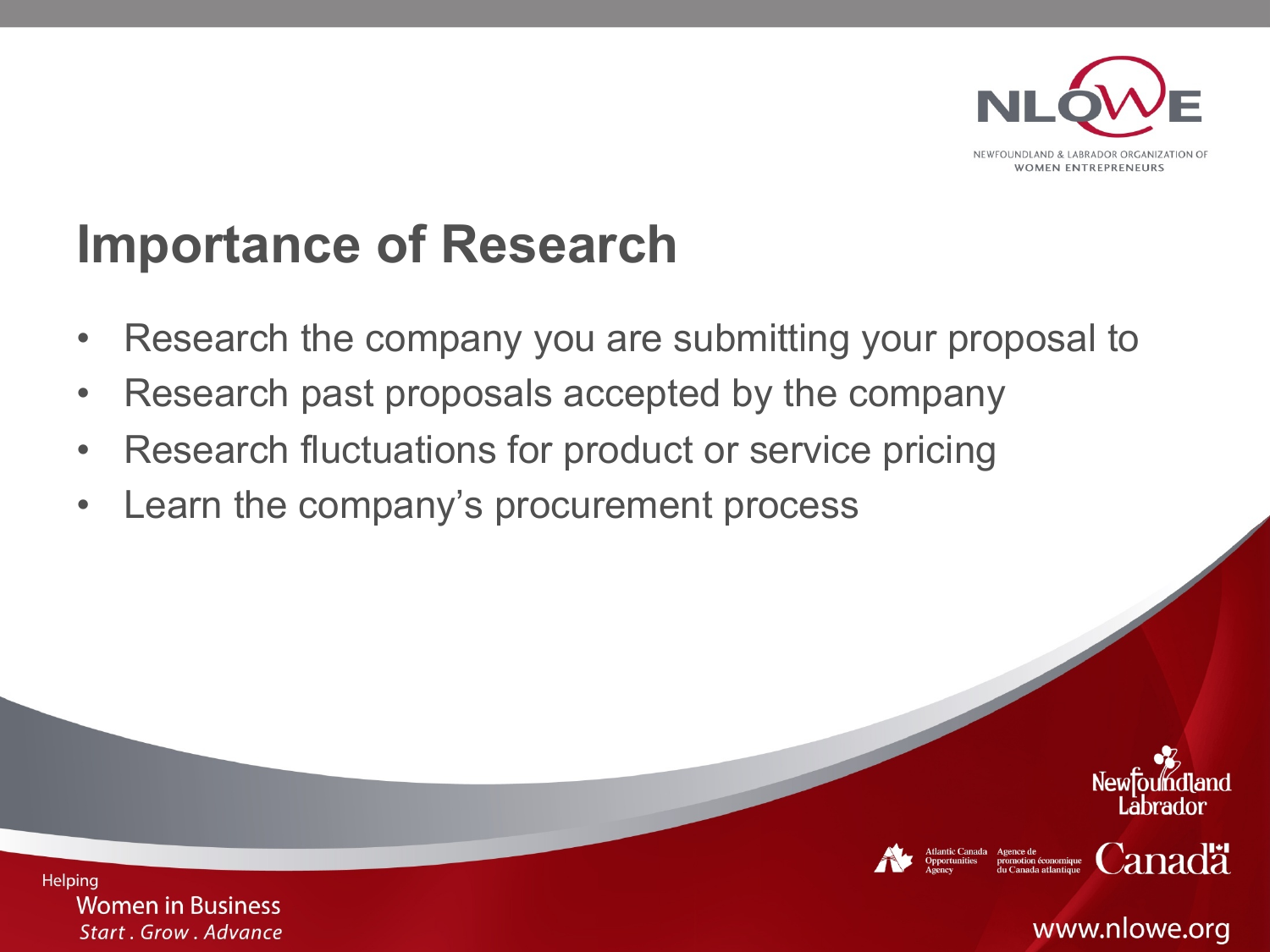

#### **Ask Questions**

- What criteria are important to you in selecting a firm? How would you rank the criteria?
- Are there any special circumstances of which we should be aware?
- What role will pricing play in the decision? What issues are of concern about pricing?
- Do you have a timeline for making a decision?







 $\mathcal{L}_{\text{quenched}}^{\text{Agence de}}$  de conomique  $\text{Canda}$ 

www.nlowe.org

**Helping**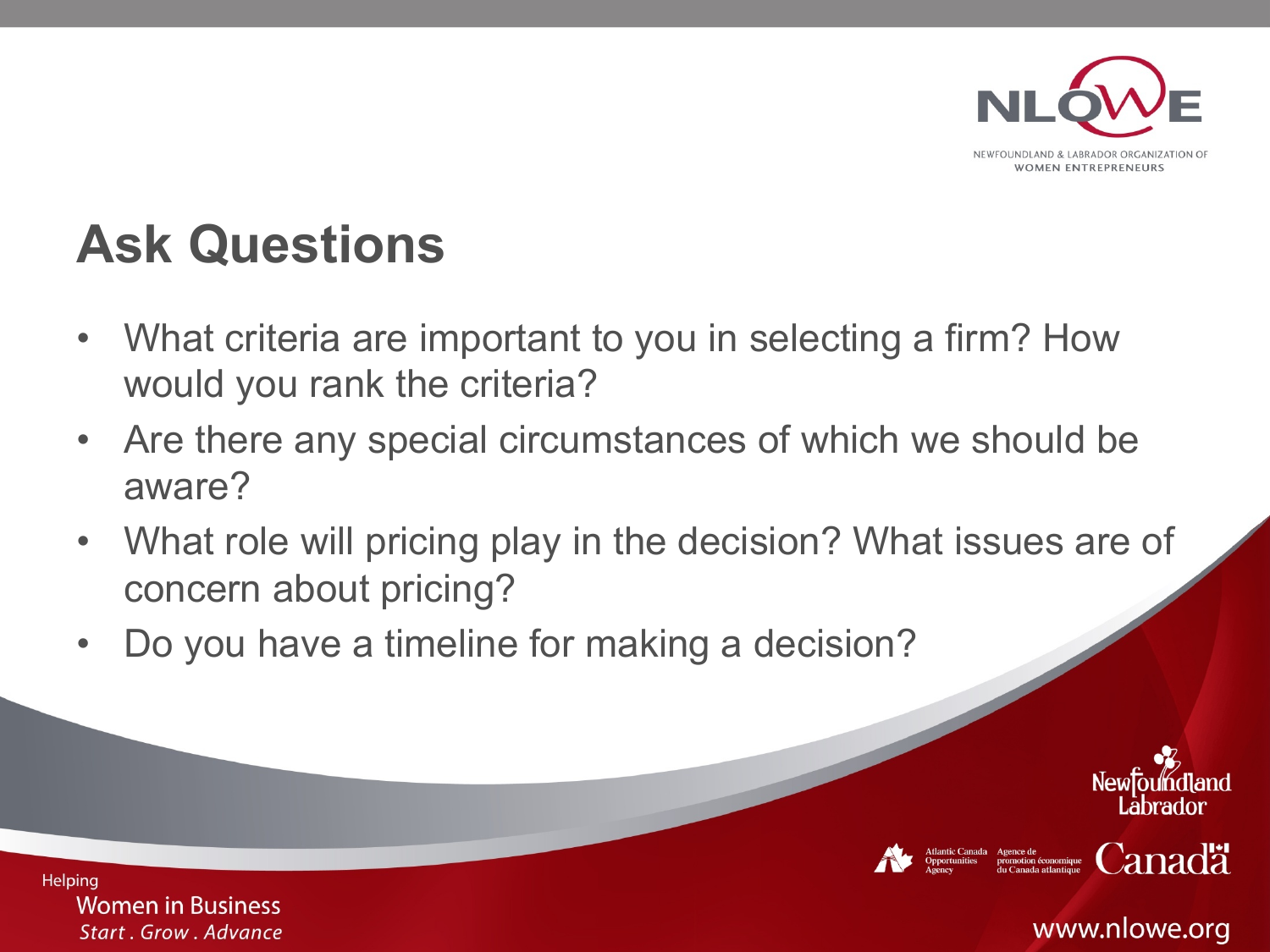

#### **Process for Responding**

Your proposal should clearly state:

- The problem or need the potential client is currently facing
- The solution you are able to provide
- The value of choosing you over your competitors







**Canadä** 

www.nlowe.org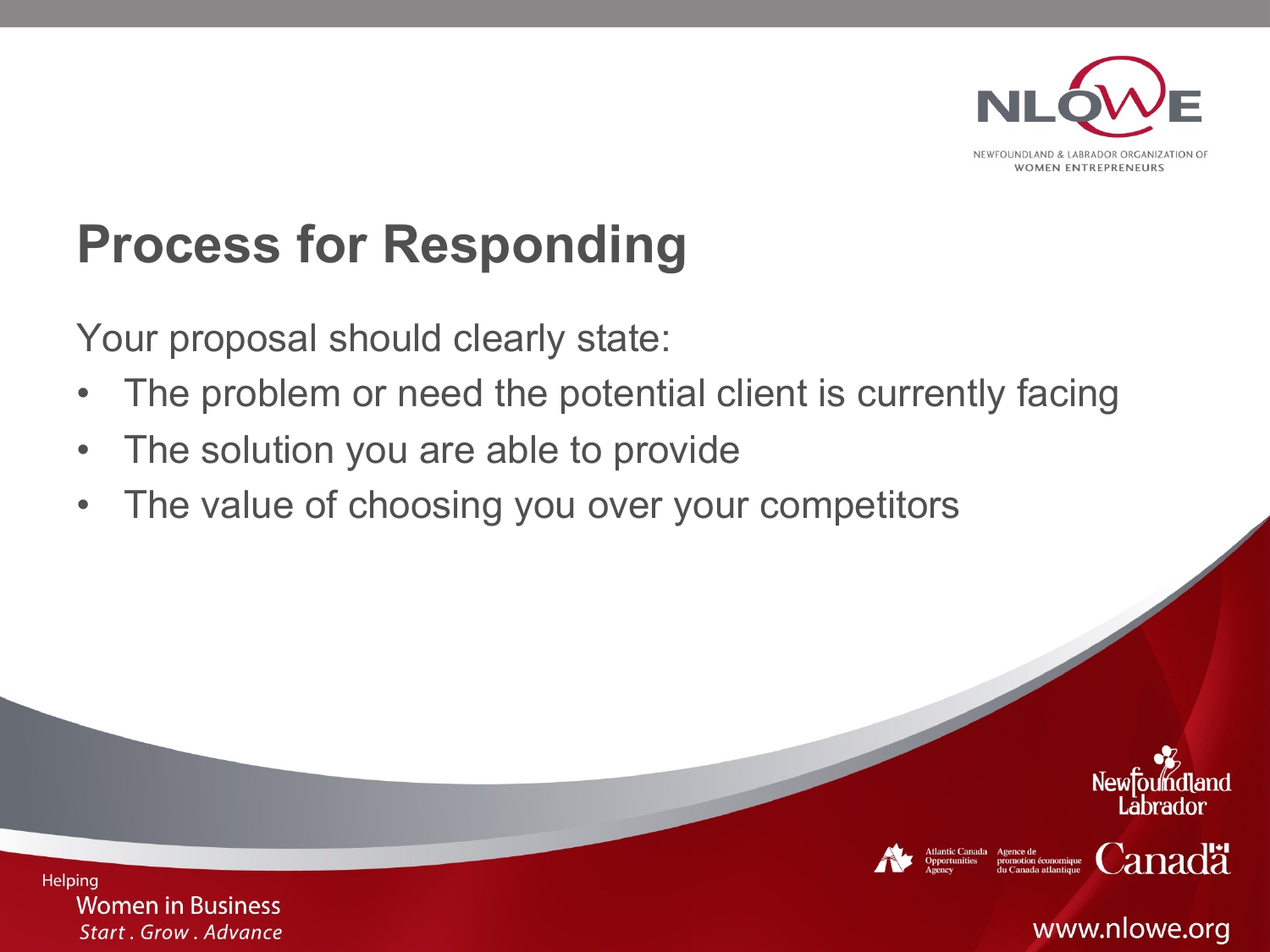

# **Organizing Your Proposal - Opening**

- Title Page
- Cover Letter/Introduction
- Copy of RFP
- Table of Contents
- Executive Summary (Nontechnical language)







 $\mathcal{L}_{\substack{\text{promotion}}_{\text{du Canada adlandia}}}\n \text{Gamma} \left\{\text{Cand}\right\}$ 

#### www.nlowe.org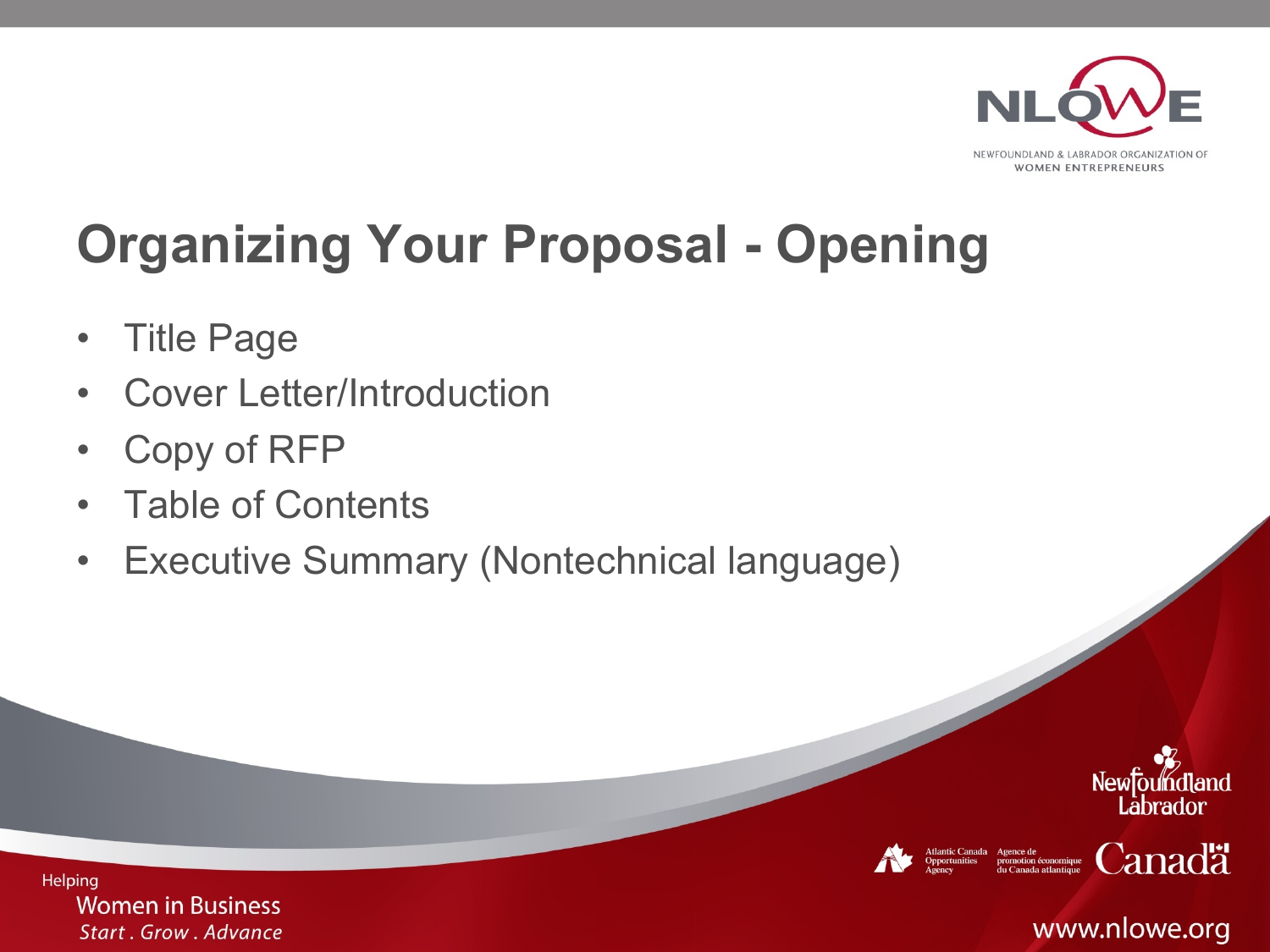

### **Organizing Your Proposal – Middle:**

- Revisit your audience's need as indicated in the RFP
- Present your solution your product or service
- Describe implementation
	- Products or services
	- Method and schedule of delivery
	- Costs, fees, budgets
	- Quality assurance methods
	- Personnel
	- Statement of responsibilities







 $\Gamma_{\text{d}}^{\text{Agence de}}$  de promotion économique  $\text{Canda}$ 

#### www.nlowe.org

**Helping**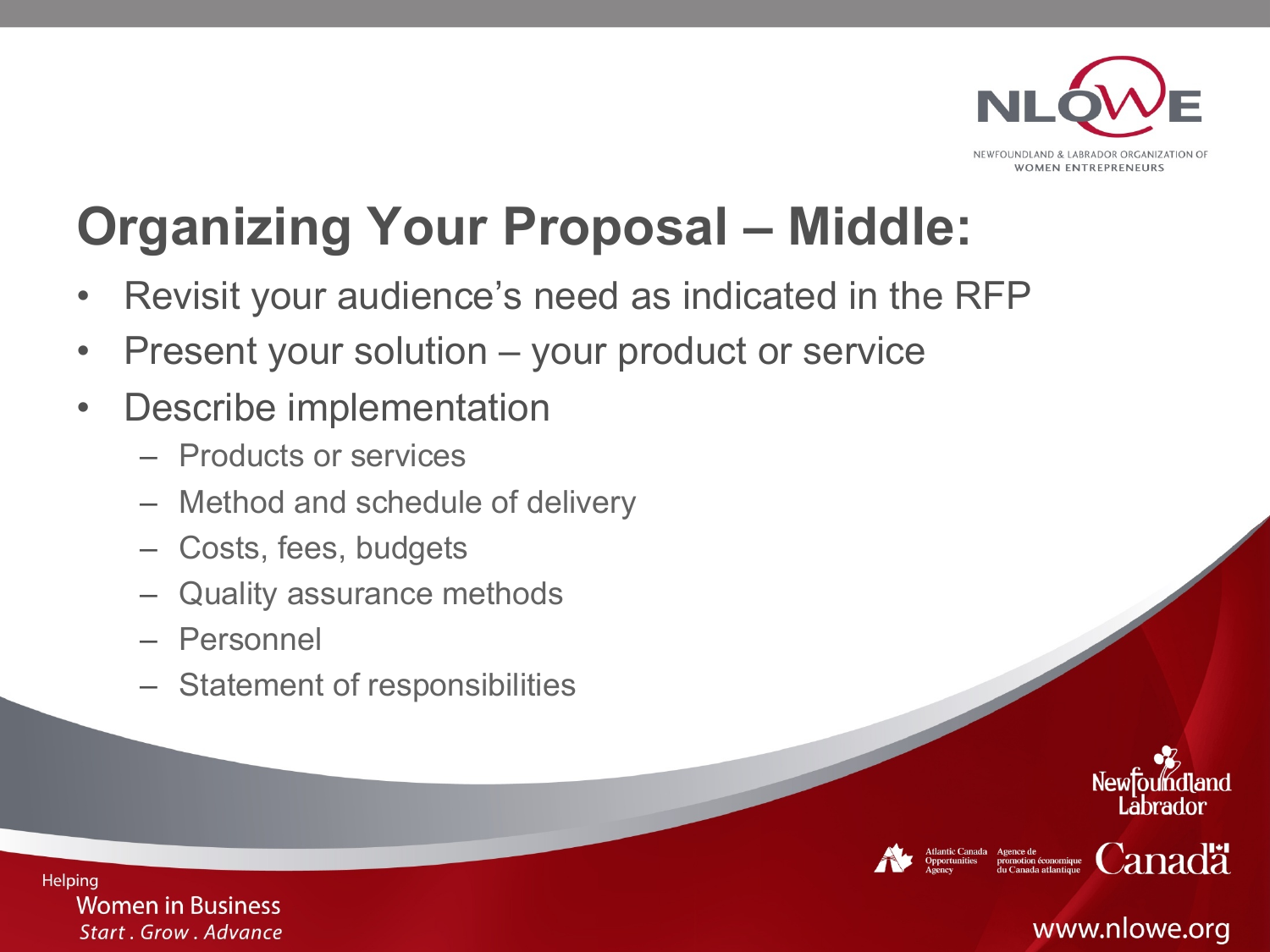

#### **Organizing Your Proposal – Middle:**

- Outline your benefits for the audience
	- Highlight your strengths
	- Recognize your weaknesses and how you will overcome/ compensate for them







 $\Gamma_{\text{approx}}^{\text{Agence de}}$  de promotion économique  $\text{Canda}$ 

www.nlowe.org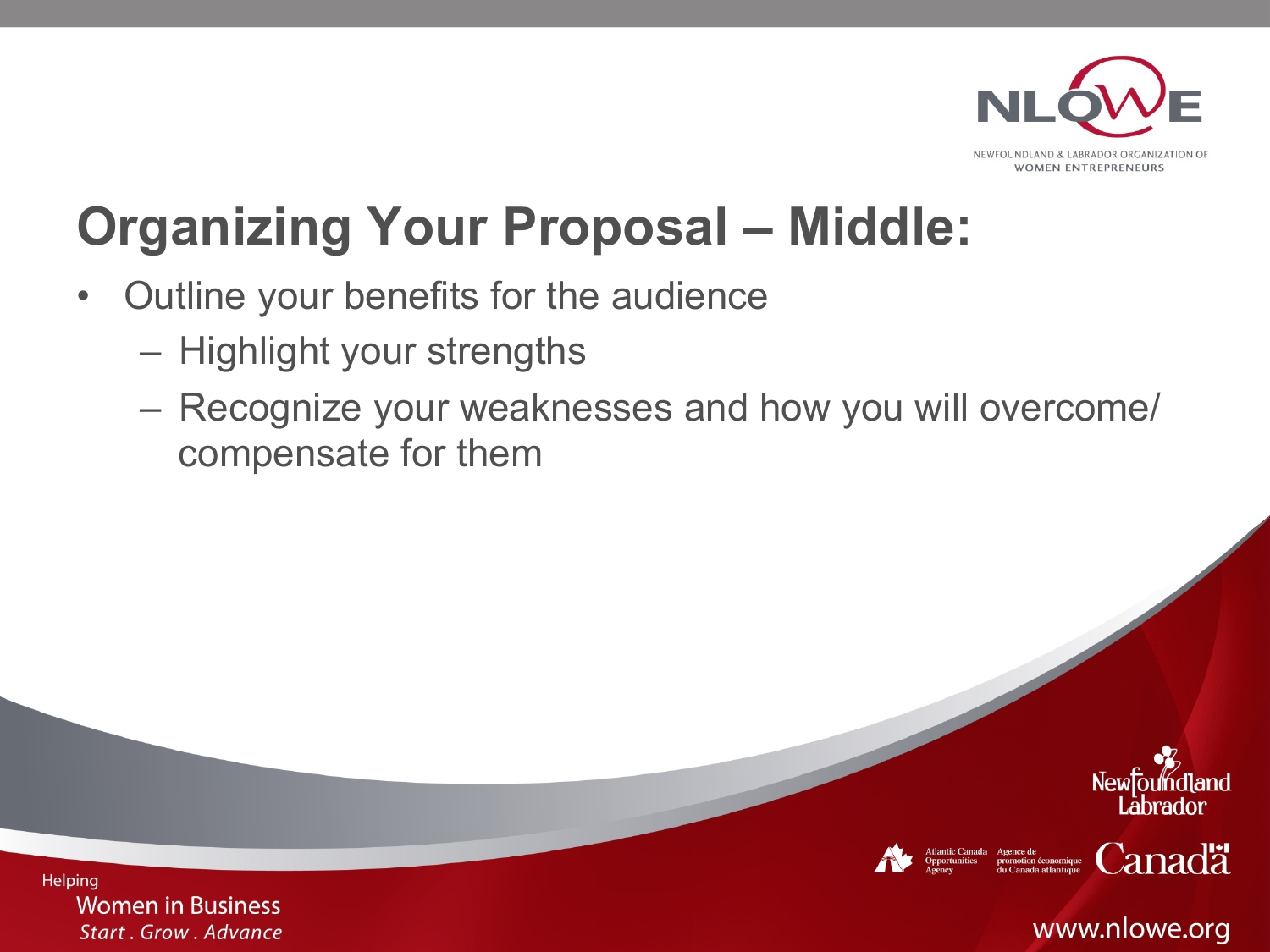

#### **Organizing Your Proposal – Closing:**

- Describe your company and its resources:
	- Testimonials, Key Personnel and Resumes, Current and Past Customers, and so on.
- Provide a summary:
	- Focus on the audience's need
	- Restate your solution and its advantages









www.nlowe.org

**Helping Women in Business** 

**Start . Grow . Advance**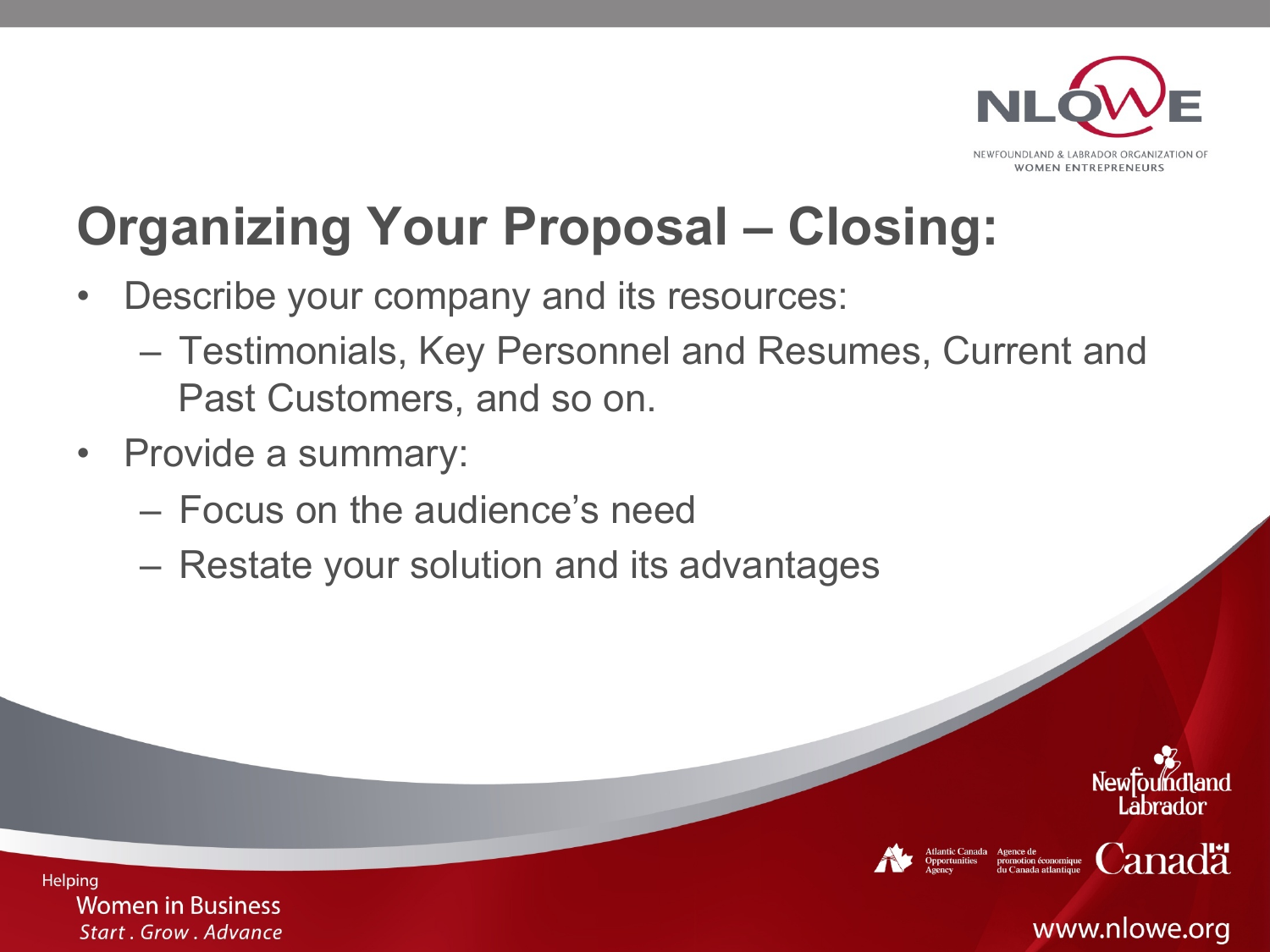

# **Reviewing Your Proposal**

Strong Ideas:

- Demonstrates your understanding of the problem, need, resources, alternative solutions, and so on
- Clear and persuasive throughout
- Contains accurate information and realistic figures, deadlines, and expectations
- Tables and graphs are clear and visually appealing







 $\Gamma^{\text{degree de}}_{\text{on}}$  Consolidue  $\Gamma^{\text{non-coloric}}_{\text{out}}$   $\Gamma^{\text{on}}_{\text{out}}$ 

www.nlowe.org

**Helping**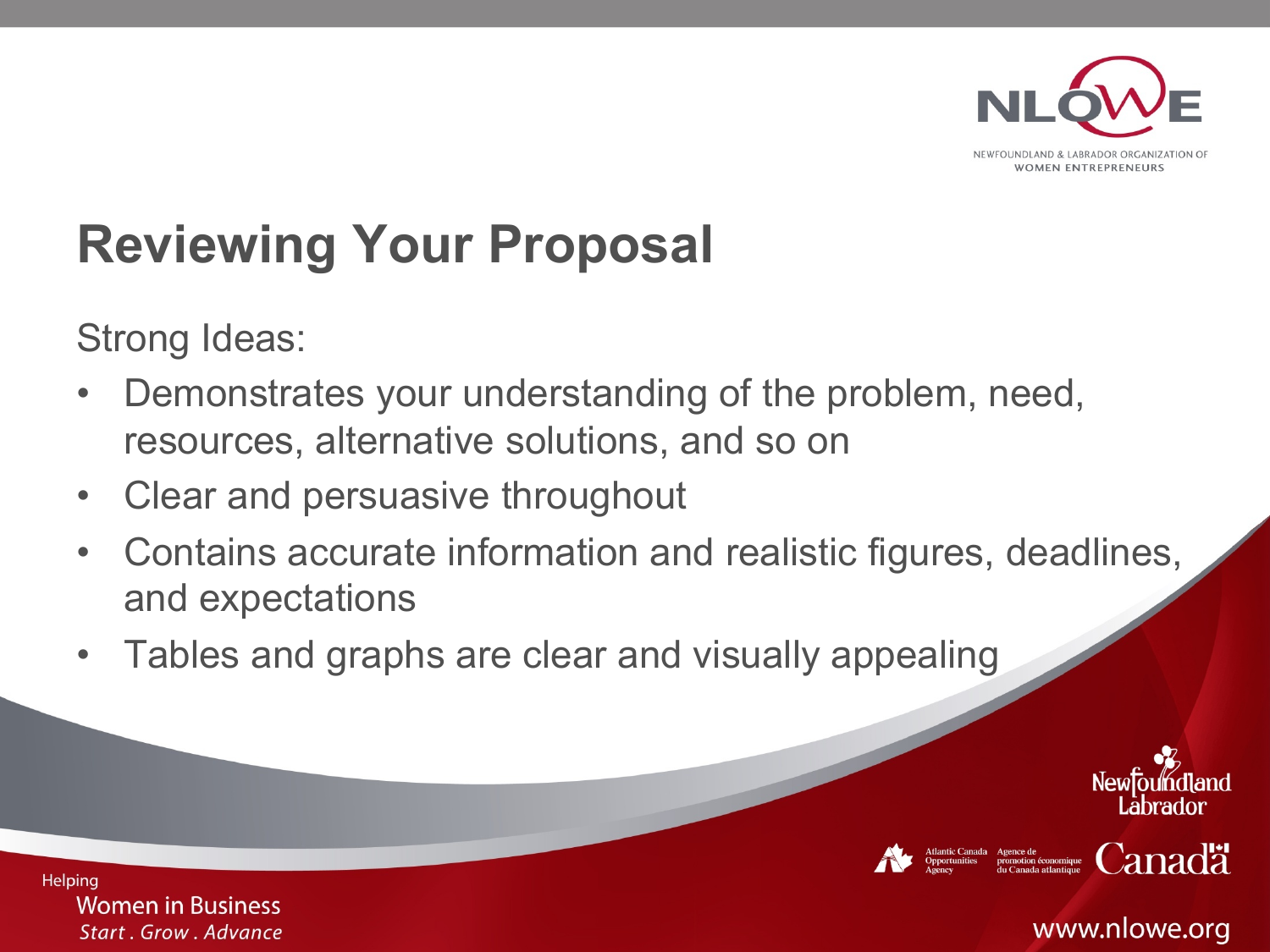

# **Reviewing Your Proposal**

Logical Format:

- Clarifies the problem and demonstrates your understanding
- States the proposed solution and highlights benefits
- Outlines an implementation plan
- Includes quality assurance measures and methods









www.nlowe.org

**Helping**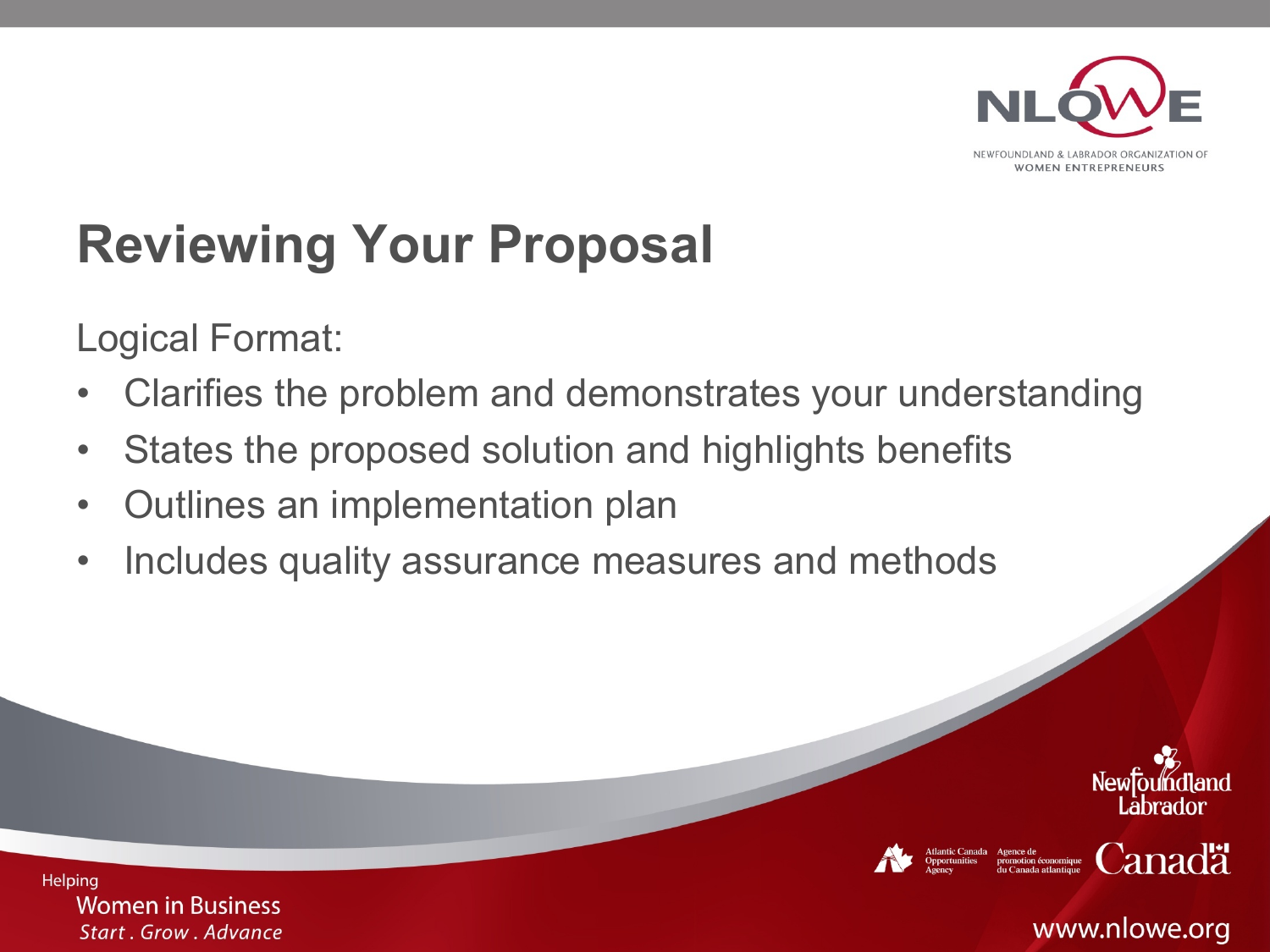

**WOMEN ENTREPRENEURS** 

# **Reviewing Your Proposal**

Conversational Voice:

- Positive, confident, objective
- Pays attention to reader's perspective





Agence de<br>promotion é économique

**Canadä** 

www.nlowe.org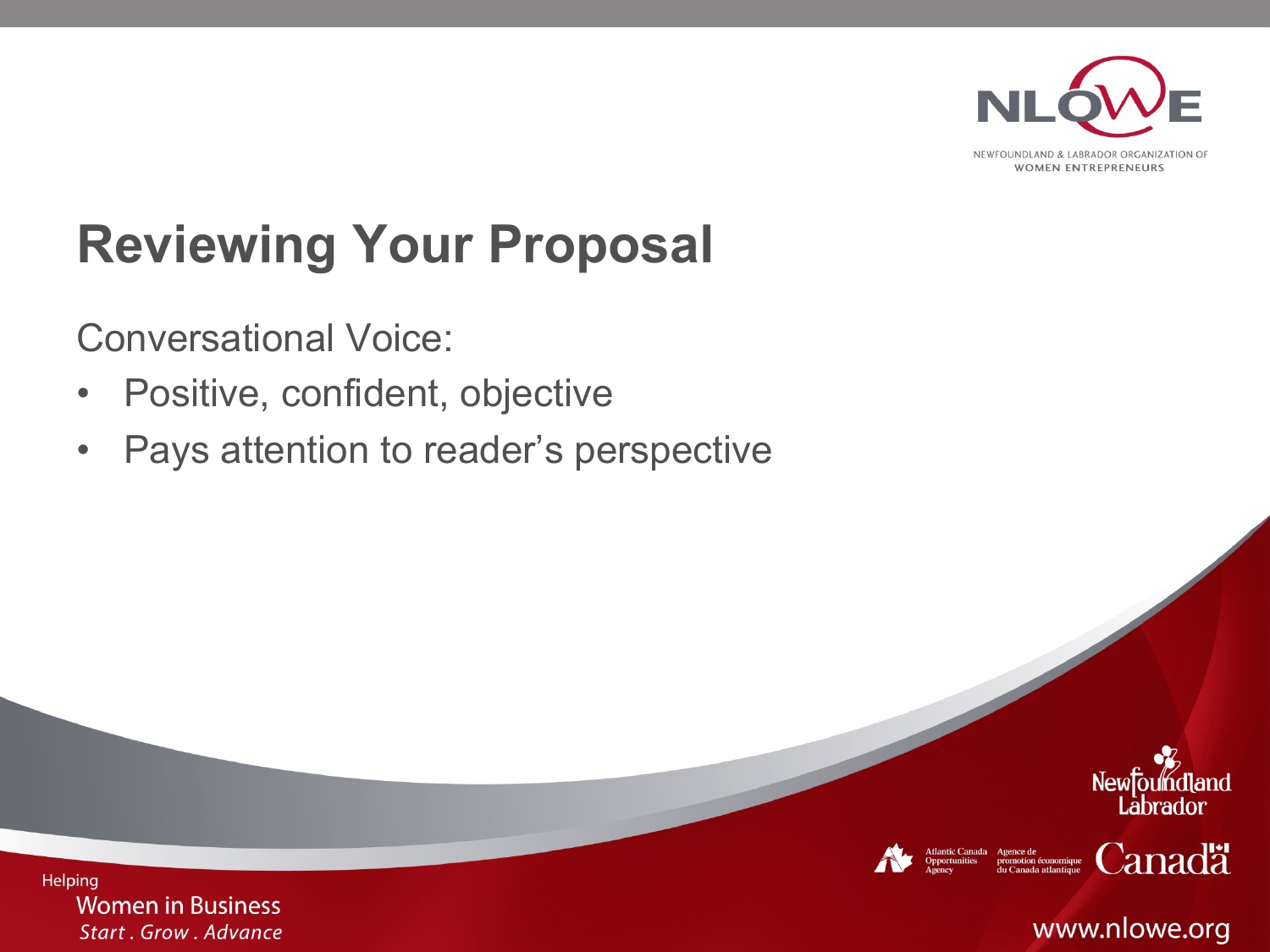

### **Reviewing Your Proposal**

Clear Words:

- Uses language that speaks to the reader
- Define technical words
- Pay specific attention to word choice in cases where translation may be required







 $\Gamma_{\text{approx}}^{\text{Agence de}}$  de promotion économique  $\text{Canda}$ 

**Helping Women in Business Start . Grow . Advance** 

www.nlowe.org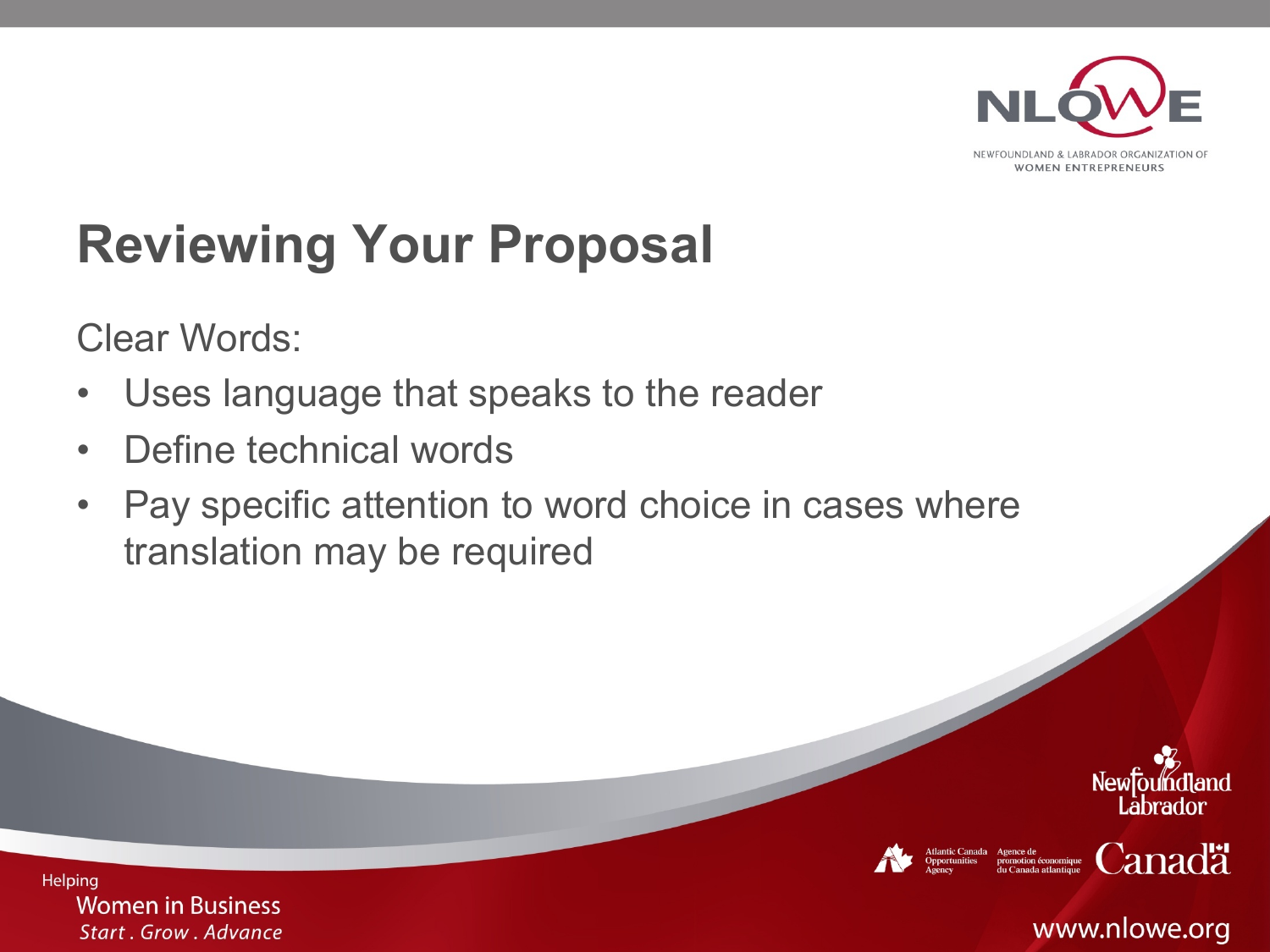

**Reviewing Your Proposal** 

Smooth Sentences:

- "Read-aloud" your proposal
- Main ideas, recommendations, summaries, and conclusions are easy to understand and easily identifiable







 $\mathop {\rm diam}_{\rm equivalence}^{\rm composite}$  Canada

www.nlowe.org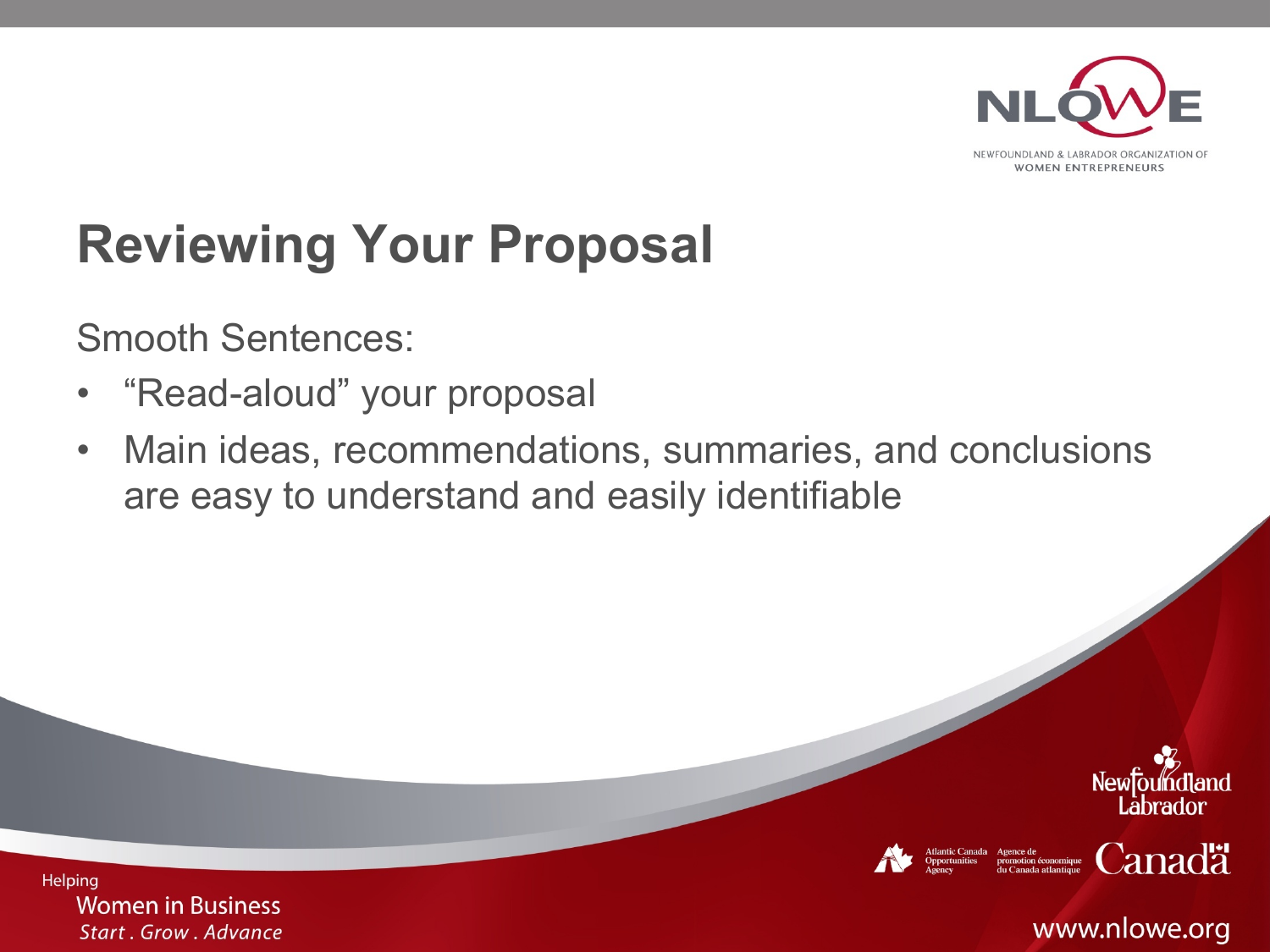

NEWFOUNDLAND & LABRADOR ORGANIZATION OF **WOMEN ENTREPRENEURS** 

# **Reviewing Your Proposal**

Correct Language:

- Spelling and grammar
- Punctuation and usage





Agence de<br>promotion économique

**Canadä** 

www.nlowe.org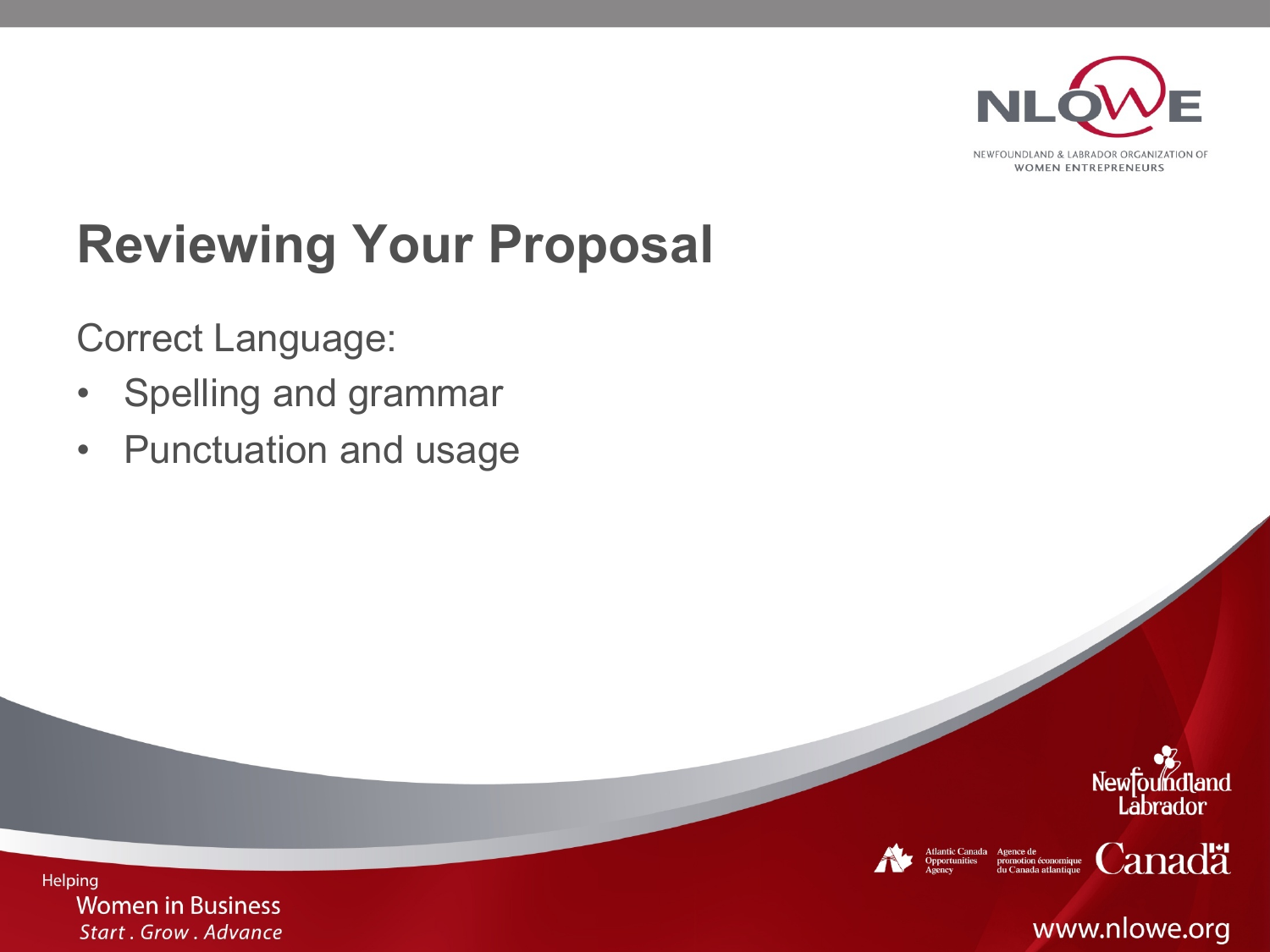

## **Reviewing Your Proposal**

Reader-Friendly:

- Complies with requested format expected by the reader
- Sections and headings are consistent and identifiable
- Use layout features, white space, and other formatting to your advantage







**Canadä** 

www.nlowe.org